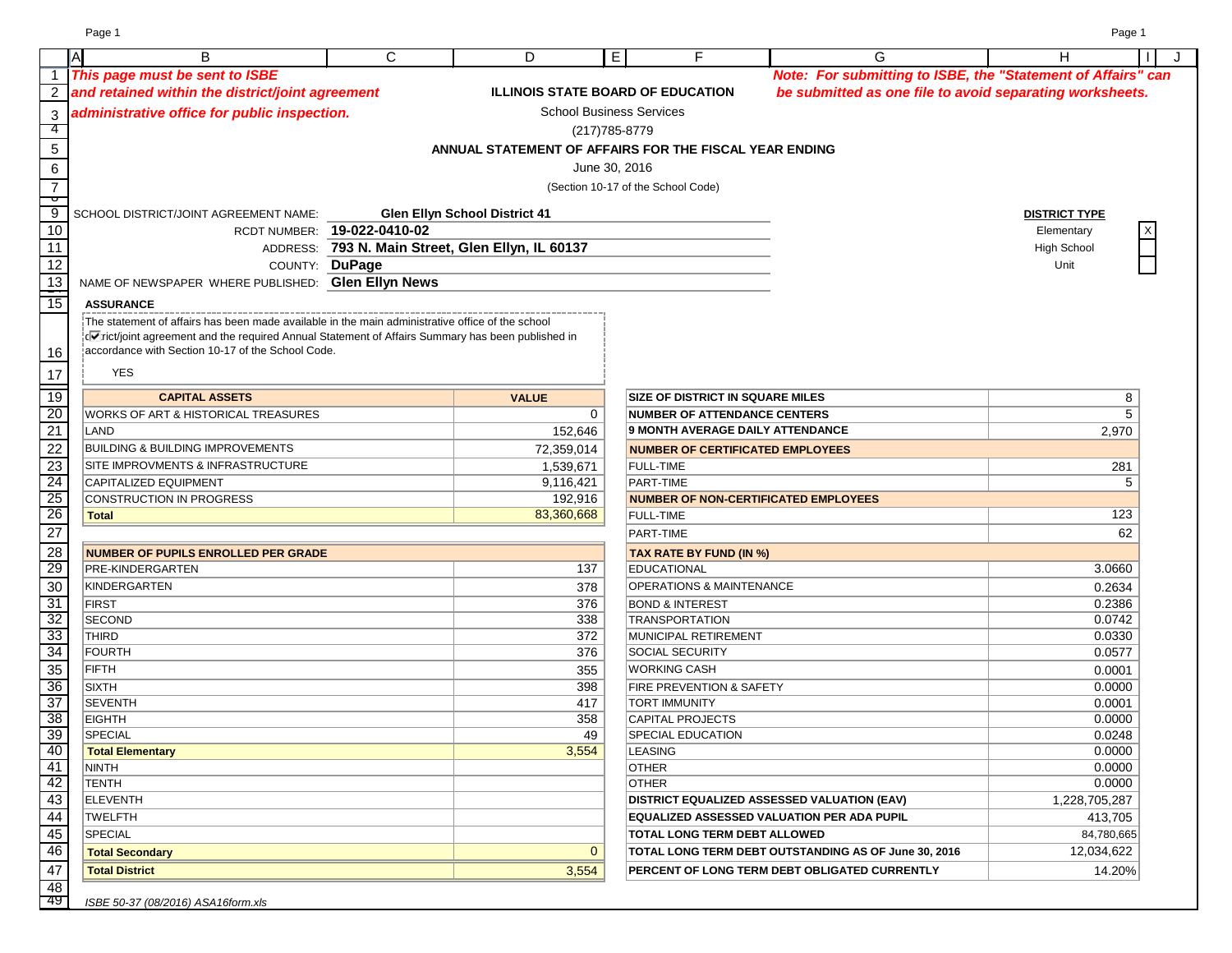|                 | A                                                | B          | C                  | D                           | F                   | Е                                          | G                       | н                       |                     | J              | K                            |
|-----------------|--------------------------------------------------|------------|--------------------|-----------------------------|---------------------|--------------------------------------------|-------------------------|-------------------------|---------------------|----------------|------------------------------|
|                 |                                                  |            |                    |                             |                     | <b>STATEMENT OF ASSETS AND LIABILITIES</b> |                         |                         |                     |                |                              |
| $\overline{2}$  |                                                  |            |                    |                             |                     | AS OF JUNE 30, 2016                        |                         |                         |                     |                |                              |
| $\overline{3}$  |                                                  |            |                    |                             |                     |                                            |                         |                         |                     |                |                              |
| $\overline{4}$  |                                                  |            | (10)               | (20)                        | (30)                | (40)                                       | (50)                    | (60)                    | (70)                | (80)           | (90)                         |
|                 |                                                  |            |                    |                             |                     |                                            | <b>Municipal</b>        |                         |                     |                | <b>Fire Prevention &amp;</b> |
|                 | <b>Description</b>                               | Acct<br>No | <b>Educational</b> | Operations &<br>Maintenance | <b>Debt Service</b> | Transportation                             | <b>Retirement &amp;</b> | <b>Capital Projects</b> | <b>Working Cash</b> | Tort           | Safety                       |
| 5               |                                                  |            |                    |                             |                     |                                            | <b>Social Security</b>  |                         |                     |                |                              |
|                 | <b>CURRENT ASSETS (100)</b>                      |            |                    |                             |                     |                                            |                         |                         |                     |                |                              |
|                 | Cash (Accounts 111 thru 115)                     |            | 0                  | 0                           | 772,865             | 99,862                                     | 347,412                 | 582,941                 | 9,794               | 73             | $\mathbf 0$                  |
| 8               | Investments                                      | 120        | 32,036,364         | 2,172,230                   | 1,444,894           | 739,555                                    | 962,895                 | 299,477                 | 602,705             | 8,942          | $\mathbf 0$                  |
| 9               | <b>Taxes Receivable</b>                          | 130        | 18,889,505         | 1,609,776                   | 1,458,210           | 453,475                                    | 554,314                 | $\mathbf 0$             | 612                 | 612            | $\mathbf 0$                  |
|                 | 10 Interfund Receivables                         | 140        | 0                  | $\mathbf 0$                 | 0                   | $\Omega$                                   | $\mathbf{0}$            | $\mathbf 0$             | $\Omega$            | $\overline{0}$ | $\mathbf{0}$                 |
| 11              | Intergovernmental Accounts Receivable            | 150        | 969,194            | $\mathbf 0$                 | $\mathbf 0$         | 99,675                                     | $\mathbf{0}$            | $\mathbf 0$             | $\mathbf 0$         | $\mathbf{0}$   | $\mathbf{0}$                 |
| 12              | <b>Other Receivables</b>                         | 160        | 0                  | $\mathbf 0$                 | $\mathbf 0$         | $\mathbf 0$                                | $\mathbf{0}$            | $\mathbf 0$             | $\Omega$            | $\mathbf 0$    | $\mathbf 0$                  |
|                 | 13 Inventory                                     | 170        | $\mathbf 0$        | $\mathbf 0$                 | $\mathbf 0$         | $\overline{0}$                             | $\mathbf 0$             | $\mathbf 0$             | $\Omega$            | $\mathbf{0}$   | $\mathbf 0$                  |
| 14              | <b>Prepaid Items</b>                             | 180        | 0                  | $\mathbf 0$                 | $\mathbf 0$         | $\mathbf 0$                                | $\mathbf 0$             | $\mathbf 0$             | $\Omega$            | $\overline{0}$ | $\mathbf 0$                  |
|                 | 15 Other Current Assets                          | 190        | 0                  | 0                           | $\mathbf 0$         | $\mathbf{0}$                               | $\mathbf{0}$            | $\mathbf 0$             | 0                   | 0              | $\mathbf 0$                  |
| 16              | Total Current Assets                             |            | 51,895,063         | 3,782,006                   | 3,675,969           | 1,392,567                                  | 1,864,621               | 882,418                 | 613,111             | 9,627          | $\overline{0}$               |
|                 | 17 CURRENT LIABILITIES (400)                     |            |                    |                             |                     |                                            |                         |                         |                     |                |                              |
|                 | 18 Interfund Payables                            | 410        | 0                  | $\mathbf{0}$                | 0                   | $\mathbf{0}$                               | 0                       | 0                       |                     | $\mathbf{0}$   | $\mathbf{0}$                 |
| 19              | Intergovernmental Accounts Payable               | 420        | $\Omega$           | $\Omega$                    | $\mathbf 0$         | $\Omega$                                   | $\mathbf 0$             | $\Omega$                | $\Omega$            | $\mathbf{0}$   | $\mathbf 0$                  |
| 20              | Other Payable                                    | 430        | 118,210            | 108,970                     | $\mathbf 0$         | 111,169                                    | $\mathbf 0$             | 331,304                 | $\Omega$            | $\mathbf{0}$   | $\mathbf 0$                  |
| 21              | Contracts Payable                                | 440        | 0                  | $\mathbf{0}$                | $\mathbf 0$         | $\mathbf{0}$                               | $\mathbf 0$             | $\mathbf 0$             | $\mathbf 0$         | $\mathbf{0}$   | $\mathbf 0$                  |
| $\overline{22}$ | Loans Payable                                    | 460        | $\Omega$           | 0                           | $\mathbf 0$         | $\mathbf{0}$                               | $\mathbf 0$             | $\mathbf 0$             | $\mathbf 0$         | $\overline{0}$ | $\mathbf 0$                  |
|                 | Salaries & Benefits Payable                      | 470        | 1,407,868          | 0                           | $\mathbf 0$         | $\mathbf 0$                                | $\mathbf 0$             | $\mathbf 0$             | $\mathbf 0$         | $\overline{0}$ | $\overline{0}$               |
|                 | 24 Payroll Deductions & Withholdings             | 480        | 355,245            | (766)                       | $\mathbf 0$         | $\Omega$                                   | 24,547                  | $\mathbf 0$             | $\Omega$            | $\Omega$       | $\mathbf 0$                  |
|                 | 25 Deferred Revenues & Other Current Liabilities | 490        | 38,575,423         | 3,204,233                   | 2,902,647           | 1,002,257                                  | 1,103,290               | $\mathbf 0$             | 3,106               | 1,217          | $\overline{0}$               |
|                 | 26 Due to Activity Fund Organizations            | 493        | 0                  | $\mathbf{0}$                | 0                   | 0                                          | 0                       | $\mathbf 0$             | $\mathbf{0}$        | $\overline{0}$ | $\mathbf 0$                  |
| 27              | Total Current Liabilities                        |            | 40,456,746         | 3,312,437                   | 2,902,647           | 1,113,426                                  | 1,127,837               | 331,304                 | 3,106               | 1,217          | $\overline{0}$               |
| 28              | <b>LONG-TERM LIABILITIES (500)</b>               |            |                    |                             |                     |                                            |                         |                         |                     |                |                              |
| 29              | Long-Term Debt Payable                           | 511        |                    |                             |                     |                                            |                         |                         |                     |                |                              |
| 30              | <b>Total Liabilities</b>                         |            | 40,456,746         | 3,312,437                   | 2,902,647           | 1,113,426                                  | 1,127,837               | 331,304                 | 3,106               | 1,217          | $\overline{0}$               |
| 31              | <b>Reserved Fund Balance</b>                     | 714        | 0                  | 0                           | 0                   | $\Omega$                                   | $\mathbf 0$             | $\mathbf 0$             | $\Omega$            | 8,410          | $\mathbf 0$                  |
|                 | 32 Unreserved Fund Balance                       | 730        | 11,438,317         | 469,569                     | 773,322             | 279,141                                    | 736,784                 | 551,114                 | 610,005             | $\Omega$       | $\mathbf 0$                  |
|                 | 33 Investments in General Fixed Assets           |            |                    |                             |                     |                                            |                         |                         |                     |                |                              |
|                 | 34 Total Liabilities and Fund Balances           |            | 51,895,063         | 3,782,006                   | 3,675,969           | 1,392,567                                  | 1,864,621               | 882,418                 | 613,111             | 9,627          | $\overline{0}$               |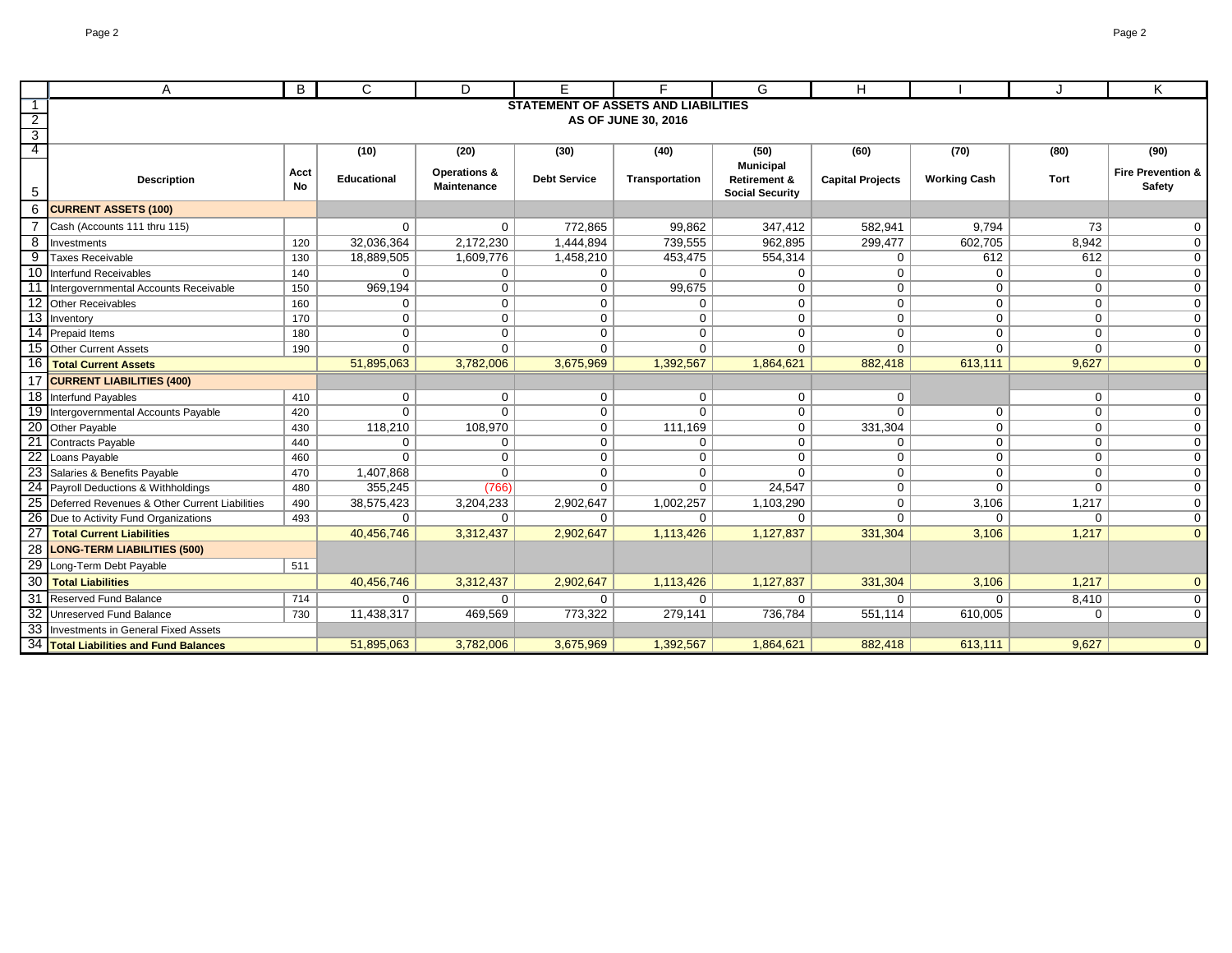|                                           | Α                                                                                                               | B          | C                                                                                                | D                                      | E.                    | F                                                           | G                                      | H                          |                       |                | Κ                                      |
|-------------------------------------------|-----------------------------------------------------------------------------------------------------------------|------------|--------------------------------------------------------------------------------------------------|----------------------------------------|-----------------------|-------------------------------------------------------------|----------------------------------------|----------------------------|-----------------------|----------------|----------------------------------------|
| $\overline{1}$                            |                                                                                                                 |            | STATEMENT OF REVENUES RECEIVED/REVENUES, EXPENDITURES DISBURSED/EXPENDITURES, OTHER SOURCES/USES |                                        |                       |                                                             |                                        |                            |                       |                |                                        |
| $\overline{2}$                            |                                                                                                                 |            |                                                                                                  |                                        |                       | AND CHANGES IN FUND BALANCE - FOR YEAR ENDING JUNE 30, 2016 |                                        |                            |                       |                |                                        |
| $\overline{\mathbf{3}}$<br>$\overline{4}$ |                                                                                                                 |            |                                                                                                  |                                        |                       |                                                             |                                        |                            |                       |                |                                        |
|                                           |                                                                                                                 |            | (10)                                                                                             | (20)                                   | (30)                  | (40)                                                        | (50)<br><b>Municipal</b>               | (60)                       | (70)                  | (80)           | (90)                                   |
| 5                                         | <b>Description</b>                                                                                              | Acct<br>No | <b>Educational</b>                                                                               | <b>Operations &amp;</b><br>Maintenance | <b>Debt Service</b>   | Transportation                                              | Retirement &<br><b>Social Security</b> | <b>Capital Projects</b>    | <b>Working Cash</b>   | Tort           | <b>Fire Prevention &amp;</b><br>Safety |
| 6                                         | <b>RECEIPTS/REVENUES</b>                                                                                        |            |                                                                                                  |                                        |                       |                                                             |                                        |                            |                       |                |                                        |
|                                           | <b>Local Sources</b>                                                                                            | 1000       | 39,114,062                                                                                       | 3,246,007                              | 2,870,614             | 925,960                                                     | 1,226,880                              | 17,860                     | 1,231                 | 1,105          | 0                                      |
| 8                                         | Flow-Through Received/Revenue from One District to<br><b>Another District</b>                                   | 2000       | $\Omega$                                                                                         | 0                                      |                       | $\Omega$                                                    | 0                                      |                            |                       |                |                                        |
| 9                                         | <b>State Sources</b>                                                                                            | 3000       | 2,597,675                                                                                        | $\mathbf 0$                            | $\mathbf 0$           | 303,558                                                     | $\Omega$                               | $\Omega$                   | $\Omega$              | $\mathbf 0$    | $\mathbf 0$                            |
| 10                                        | <b>Federal Sources</b>                                                                                          | 4000       | 923,713                                                                                          | $\Omega$                               | $\Omega$              | $\Omega$                                                    | $\Omega$                               | $\Omega$                   | $\Omega$              | $\Omega$       | $\mathbf 0$                            |
|                                           | <b>Total Direct Receipts/Revenues</b>                                                                           |            | 42,635,450                                                                                       | 3,246,007                              | 2,870,614             | 1,229,518                                                   | 1,226,880                              | 17,860                     | 1,231                 | 1,105          | $\overline{0}$                         |
|                                           | Rec./Rev. for "On Behalf" Payments                                                                              | 3998       | 13,564,853                                                                                       |                                        |                       |                                                             |                                        |                            |                       |                |                                        |
| 13                                        | <b>Total Receipts/Revenues</b>                                                                                  |            | 56,200,303                                                                                       | 3,246,007                              | 2,870,614             | 1,229,518                                                   | 1,226,880                              | 17,860                     | 1,231                 | 1,105          | $\overline{0}$                         |
| 14                                        | <b>DISBURSEMENTS/EXPENDITURES</b>                                                                               |            |                                                                                                  |                                        |                       |                                                             |                                        |                            |                       |                |                                        |
|                                           | 15 Instruction                                                                                                  | 1000       | 25,852,182                                                                                       |                                        |                       |                                                             | 474,574                                |                            |                       |                |                                        |
| 16                                        | <b>Support Services</b>                                                                                         | 2000       | 12,561,120                                                                                       | 2,643,170                              |                       | 1,276,757                                                   | 634,683                                | 4,310,599                  |                       | $\mathbf 0$    | $\mathbf 0$                            |
| 17                                        | <b>Community Services</b>                                                                                       | 3000       | 418,318                                                                                          | $\mathbf 0$                            |                       | 0                                                           | 22,820                                 |                            |                       |                |                                        |
| 18                                        | Payments to Other Districts & Govt Units                                                                        | 4000       | 685,426                                                                                          | $\mathbf 0$                            | $\Omega$              | $\Omega$                                                    | $\Omega$                               | <sup>0</sup>               |                       |                | 0                                      |
| 19                                        | <b>Debt Services</b>                                                                                            | 5000       | $\Omega$                                                                                         | $\mathbf 0$                            | 3,653,658             | $\Omega$                                                    | $\Omega$                               |                            |                       | $\mathbf 0$    | $\mathbf 0$                            |
| 20                                        | Total Direct Disbursements/Expenditures                                                                         |            | 39,517,046                                                                                       | 2,643,170                              | 3,653,658             | 1,276,757                                                   | 1,132,077                              | 4,310,599                  |                       | $\overline{0}$ | $\mathbf{0}$                           |
|                                           | Disb./Expend. for "On Behalf" Payments                                                                          | 4180       | 13,564,853                                                                                       | 0 <sup>1</sup>                         | $\overline{0}$        | $\overline{0}$                                              | $\mathbf{0}$                           |                            |                       | $\overline{0}$ | $\overline{0}$                         |
| 22                                        | <b>Total Disbursements/Expenditures</b>                                                                         |            | 53,081,899                                                                                       | 2,643,170                              | 3,653,658             | 1,276,757                                                   | 1,132,077                              | 4,310,599                  |                       | $\overline{0}$ | $\overline{0}$                         |
|                                           | Excess of Direct Receipts/Revenues Over (Under)                                                                 |            |                                                                                                  |                                        |                       |                                                             |                                        |                            |                       |                |                                        |
| 24                                        | 23 Direct Disbursements/Expenditures<br><b>Other Sources of Funds</b>                                           | 7000       | 3,118,404<br>0                                                                                   | 602,837<br>0 <sup>1</sup>              | (783, 044)<br>803,913 | (47, 239)<br>$\mathbf 0$                                    | 94,803<br>$\mathbf{0}$                 | (4, 292, 739)<br>1,652,278 | 1,231<br>$\mathbf{0}$ | 1,105<br>0     | $\mathbf{0}$<br>$\mathbf 0$            |
| 25                                        | <b>Other Uses of Funds</b>                                                                                      | 8000       | 202,553                                                                                          | 2,253,638                              | $\mathbf 0$           | 0                                                           | 0                                      | $\Omega$                   | 0                     | $\overline{0}$ | $\overline{0}$                         |
| 26                                        | <b>Total Other Sources/Uses of Funds</b>                                                                        |            |                                                                                                  |                                        |                       | $\overline{0}$                                              | $\overline{0}$                         |                            | $\overline{0}$        | $\overline{0}$ | $\overline{0}$                         |
|                                           |                                                                                                                 |            | (202, 553)                                                                                       | (2,253,638)                            | 803,913               |                                                             |                                        | 1,652,278                  |                       |                |                                        |
|                                           | Excess of Receipts/Revenues & Other Sources of Funds<br>(Over/Under) Expenditures/Disbursements & Other Uses of |            |                                                                                                  |                                        |                       |                                                             |                                        |                            |                       |                |                                        |
|                                           | 27 Funds                                                                                                        |            | 2,915,851                                                                                        | (1,650,801)                            | 20,869                | (47, 239)                                                   | 94,803                                 | (2,640,461)                | 1,231                 | 1,105          | $\mathbf{0}$                           |
|                                           | Beginning Fund Balances - July 1, 2015                                                                          |            | 8,522,466                                                                                        | 2,120,370                              | 752,453               | 326,380                                                     | 641,981                                | 3,191,575                  | 608,774               | 7,305          | $\mathbf 0$                            |
| 29                                        | Other Changes in Fund Balances Increases<br>(Decreases)                                                         |            |                                                                                                  |                                        |                       |                                                             |                                        |                            |                       |                |                                        |
| 30                                        | <b>Ending Fund Balances June 30, 2016</b>                                                                       |            | 11,438,317                                                                                       | 469,569                                | 773,322               | 279,141                                                     | 736,784                                | 551,114                    | 610,005               | 8.410          | $\overline{0}$                         |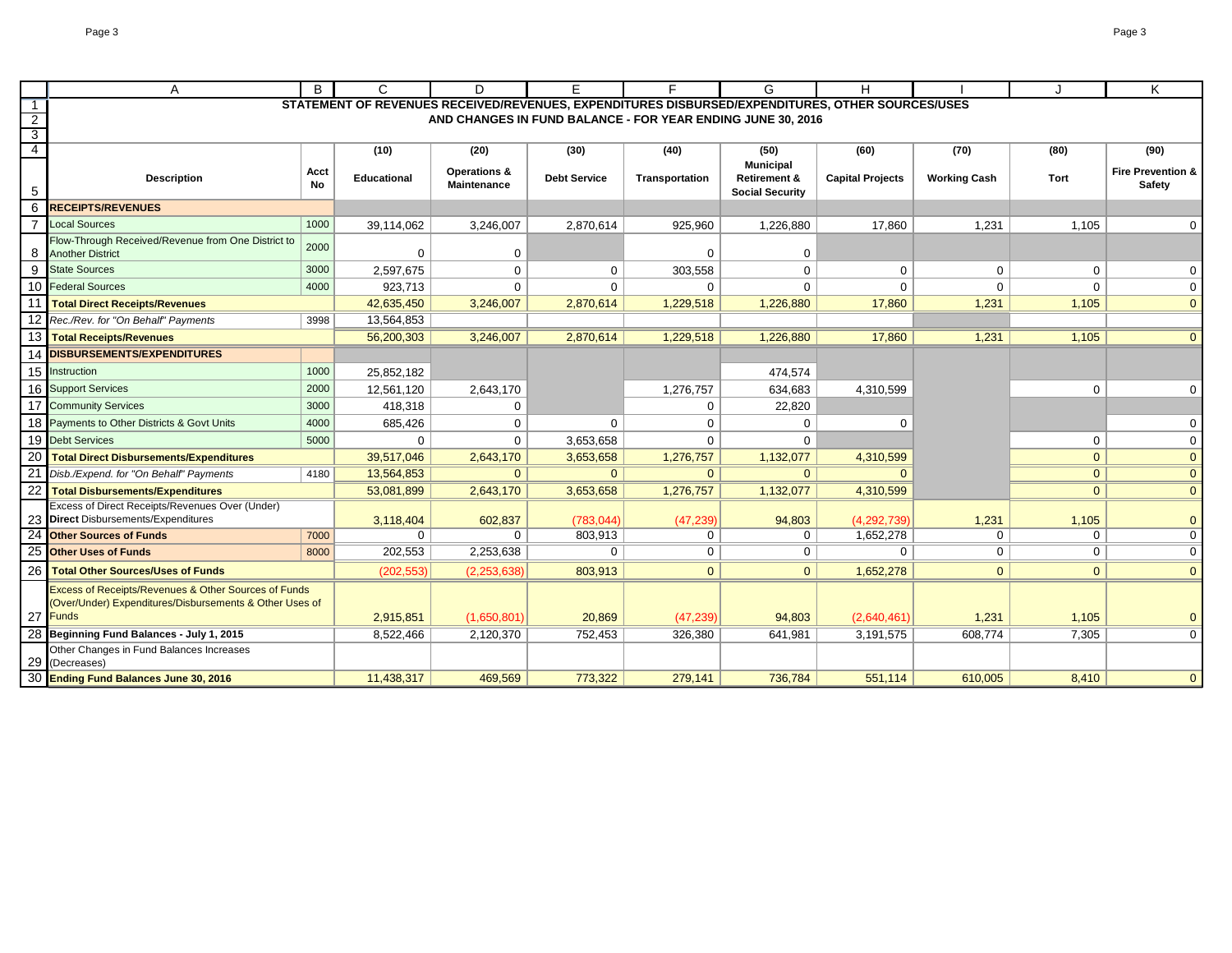|          | B                                       | C.                                                                                                                                                                                                                             | D.   | E.          |                                                        | G                    | H              |                                                                          |                         | Κ                   |       | м                 |
|----------|-----------------------------------------|--------------------------------------------------------------------------------------------------------------------------------------------------------------------------------------------------------------------------------|------|-------------|--------------------------------------------------------|----------------------|----------------|--------------------------------------------------------------------------|-------------------------|---------------------|-------|-------------------|
|          |                                         |                                                                                                                                                                                                                                |      |             |                                                        |                      |                | ANNUAL STATEMENT OF AFFAIRS SUMMARY FOR FISCAL YEAR ENDING JUNE 30, 2016 |                         |                     |       |                   |
|          |                                         |                                                                                                                                                                                                                                |      |             |                                                        |                      |                |                                                                          |                         |                     |       |                   |
|          |                                         |                                                                                                                                                                                                                                |      |             |                                                        |                      |                |                                                                          |                         |                     |       |                   |
|          |                                         |                                                                                                                                                                                                                                |      |             |                                                        |                      |                |                                                                          |                         |                     |       |                   |
|          |                                         | The summary must be published in the local newspaper.                                                                                                                                                                          |      |             |                                                        |                      |                |                                                                          |                         |                     |       |                   |
|          |                                         | Copies of the detailed Annual Statement of Affairs for the Fiscal Year Ending June 30, 2016 will be available for public inspection in the school district/joint agreement administrative office by December 1, 2016. Individu |      |             |                                                        |                      |                |                                                                          |                         |                     |       |                   |
| -5       |                                         | review this Annual Statement of Affairs should contact:                                                                                                                                                                        |      |             |                                                        |                      |                |                                                                          |                         |                     |       |                   |
|          |                                         |                                                                                                                                                                                                                                |      |             |                                                        |                      |                |                                                                          |                         |                     |       |                   |
| -6       |                                         | <b>Glen Ellyn School District 41</b>                                                                                                                                                                                           |      |             | 793 N. Main St, Glen Ellyn, IL 60137<br><b>Address</b> |                      |                | 630-790-6400                                                             |                         | 8:00 AM to 4:30 PM  |       |                   |
|          | School District/Joint Agreement Name    |                                                                                                                                                                                                                                |      |             |                                                        |                      |                | Telephone                                                                |                         | Office Hours        |       |                   |
|          |                                         | Also by January 15, 2017 the detailed Annual Statement of Affairs for the Fiscal Year Ending June 30, 2016, will be posted on the Illinois State Board of Education's website@ www.isbe.net.                                   |      |             |                                                        |                      |                |                                                                          |                         |                     |       |                   |
| $-10$    |                                         | SUMMARY: The following is the Annual Statement of Affairs Summary that is required to be published by the school district/joint agreement for the past fiscal year.                                                            |      |             |                                                        |                      |                |                                                                          |                         |                     |       |                   |
|          |                                         |                                                                                                                                                                                                                                |      |             |                                                        |                      |                |                                                                          |                         |                     |       |                   |
|          |                                         | Statement of Operations as of June 30, 2016                                                                                                                                                                                    |      |             |                                                        |                      |                |                                                                          |                         |                     |       |                   |
|          |                                         |                                                                                                                                                                                                                                |      |             | Operations &                                           |                      |                | Municipal                                                                |                         |                     |       | Fire Prevention & |
|          |                                         |                                                                                                                                                                                                                                |      | Educational | Maintenance                                            | <b>Debt Services</b> | Transportation | Retirement/Social                                                        | <b>Capital Projects</b> | <b>Working Cash</b> | Tort  | Safety            |
| 13<br>14 | Local Sources                           |                                                                                                                                                                                                                                | 1000 | 39,114,062  | 3.246.007                                              | 2.870.614            | 925.960        | Security<br>1,226,880                                                    | 17,860                  | 1,231               | 1.105 |                   |
|          |                                         | Flow-Through Receipts/Revenues from One                                                                                                                                                                                        | 2000 |             |                                                        |                      |                |                                                                          |                         |                     |       |                   |
| 15       | District to Another District            |                                                                                                                                                                                                                                |      |             |                                                        |                      |                |                                                                          |                         |                     |       |                   |
| 16       | <b>State Sources</b>                    |                                                                                                                                                                                                                                | 3000 | 2,597,675   |                                                        |                      | 303,558        |                                                                          |                         | $\Omega$            |       |                   |
|          | <b>Federal Sources</b>                  |                                                                                                                                                                                                                                | 4000 | 923,713     | $\Omega$                                               |                      |                |                                                                          |                         |                     |       |                   |
|          | <b>Total Direct Receipts/Revenues</b>   |                                                                                                                                                                                                                                |      | 42,635,450  | 3,246,007                                              | 2,870,614            | 1,229,518      | 1,226,880                                                                | 17,860                  | 1,231               | 1,105 |                   |
|          |                                         | <b>Total Direct Disbursements/Expenditures</b>                                                                                                                                                                                 |      | 39,517,046  | 2,643,170                                              | 3,653,658            | 1,276,757      | 1,132,077                                                                | 4,310,599               |                     |       |                   |
| 20       | Other Sources/Uses of Funds             |                                                                                                                                                                                                                                |      | (202, 553)  | (2,253,638)                                            | 803,913              |                |                                                                          | 1,652,278               |                     |       |                   |
| 21       | Beginning Fund Balances - July 1, 2015  |                                                                                                                                                                                                                                |      | 8,522,466   | 2,120,370                                              | 752,453              | 326,380        | 641,981                                                                  | 3,191,575               | 608,774             | 7,305 |                   |
| 22       | Other Changes in Fund Balances          |                                                                                                                                                                                                                                |      |             |                                                        |                      |                |                                                                          |                         |                     |       |                   |
|          | 23   Ending Fund Balances June 30, 2016 |                                                                                                                                                                                                                                |      | 11,438,317  | 469,569                                                | 773,322              | 279,141        | 736,784                                                                  | 551,114                 | 610,005             | 8,410 |                   |
|          |                                         |                                                                                                                                                                                                                                |      |             |                                                        |                      |                |                                                                          |                         |                     |       |                   |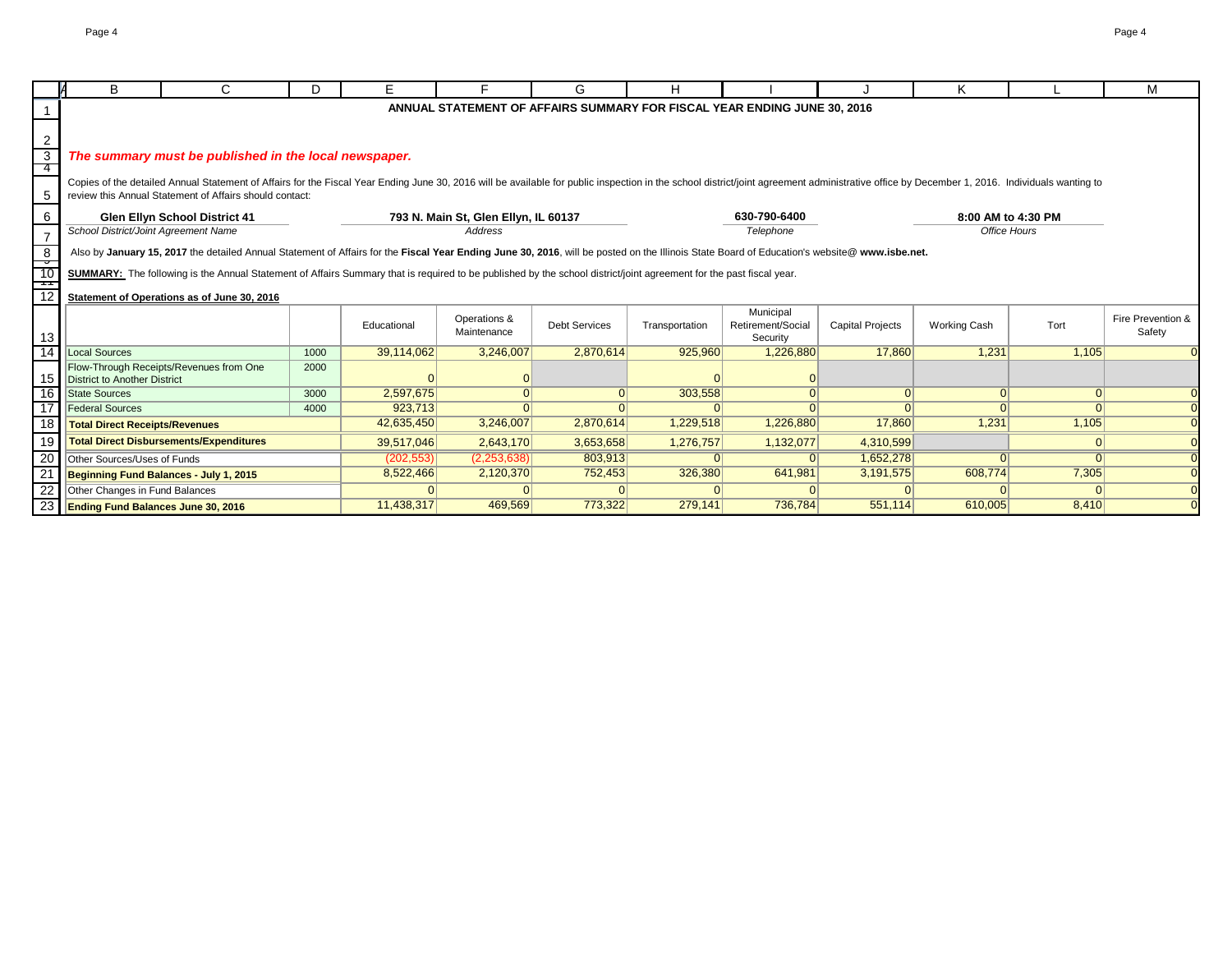|                       | A<br>B                                                                            | C                                                                                 | D                                                                                           | Е                                 | F.                              | G |  |  |  |
|-----------------------|-----------------------------------------------------------------------------------|-----------------------------------------------------------------------------------|---------------------------------------------------------------------------------------------|-----------------------------------|---------------------------------|---|--|--|--|
| $\mathbf{1}$          |                                                                                   |                                                                                   | SALARY SCHEDULE OF GROSS PAYMENTS FOR CERTIFICATED PERSONNEL AND NON-CERTIFICATED PERSONNEL |                                   |                                 |   |  |  |  |
|                       |                                                                                   |                                                                                   |                                                                                             |                                   |                                 |   |  |  |  |
| $\frac{2}{3}$         |                                                                                   | This listing must be published in the local newspaper, sent to ISBE, and retained |                                                                                             |                                   |                                 |   |  |  |  |
| $\overline{4}$        | within your district/joint agreement administrative office for public inspection. |                                                                                   |                                                                                             |                                   |                                 |   |  |  |  |
| $\overline{5}$        |                                                                                   |                                                                                   |                                                                                             |                                   |                                 |   |  |  |  |
| 6                     | Glen Ellyn School District 41, 793 N Main St, Glen Ellyn, IL 60137                |                                                                                   |                                                                                             |                                   |                                 |   |  |  |  |
| $\overline{7}$        | 19-022-0410-02                                                                    |                                                                                   |                                                                                             |                                   |                                 |   |  |  |  |
| $\overline{8}$        |                                                                                   |                                                                                   |                                                                                             |                                   |                                 |   |  |  |  |
| $\overline{9}$        | <b>GROSS PAYMENT FOR CERTIFICATED PERSONNEL</b>                                   |                                                                                   |                                                                                             |                                   |                                 |   |  |  |  |
| 10                    |                                                                                   |                                                                                   |                                                                                             |                                   |                                 |   |  |  |  |
| 11                    |                                                                                   |                                                                                   |                                                                                             |                                   |                                 |   |  |  |  |
| 12                    | Salary Range: Less Than \$25,000                                                  | Salary Range: \$25,000 - \$39,999                                                 | Salary Range: \$40,000 - \$59,999                                                           | Salary Range: 60,000 - \$89,999   | Salary Range: \$90,000 and over |   |  |  |  |
| 13                    |                                                                                   |                                                                                   |                                                                                             |                                   |                                 |   |  |  |  |
| $\overline{14}$       | AHLBERG, CHRISTINE                                                                | GRANDE, MARY                                                                      | BATTAGLIA, SAMANTHA L                                                                       | ALDRICH, KRISTINE M               | BURKE, JEFFREY                  |   |  |  |  |
| 15                    | ALAGNA, AMANDA                                                                    | MCNAMARA, ANDREA                                                                  | BERG, ANNE M                                                                                | ANDERSON, LINDA M                 | CARLSON, KAREN A                |   |  |  |  |
| 16                    | ANDERSON, MAUREEN                                                                 | WITHAM, CHERYL L                                                                  | BRENNAN, KATHLEEN E                                                                         | BAUER, MICHELLE                   | DIVELEY, STEPHEN                |   |  |  |  |
| $\overline{17}$       | ANDRES, ALISSA                                                                    |                                                                                   | BROWN, NATHANIEL                                                                            | BAUMGARTNER, KATELYN              | GALLO, MICHELLE                 |   |  |  |  |
| $\overline{18}$       | ATANSKI, JAMES                                                                    |                                                                                   | BRUNS, MATTHEW                                                                              | BIRDSELL, ANTONIETTA              | GORDON, PAUL                    |   |  |  |  |
| 19                    | AVOLIO, JACKIE L                                                                  |                                                                                   | BYRNE, BETHMARIE                                                                            | BISHOP, AMY                       | HORNACEK, MARY M                |   |  |  |  |
| $\overline{20}$       | AYCOCK, KRISTEN J                                                                 |                                                                                   | BYTNAR, LAUREN                                                                              | BOLLINGER, ROBIN                  | KLESPITZ, SCOTT M               |   |  |  |  |
| 21                    | BAJEK, AMANDA C                                                                   |                                                                                   | CALDERON, JACQUELYN                                                                         | BOOTH, TINA                       | KREHBIEL, ERIKA                 |   |  |  |  |
| $\overline{22}$       | BEILFUSS, JEANNINE                                                                |                                                                                   | CARMICHAEL, TYLER J                                                                         | BOWER, JOHN                       | MCCLUSKEY, KATHERINE L          |   |  |  |  |
| 23                    | BENIGNO, ANTONINA                                                                 |                                                                                   | CLARKE, JULIE                                                                               | BRAND, ALLISON                    | SCHWEIKHOFER, LINDA             |   |  |  |  |
| 24                    | BERKSHIRE, LAURA A                                                                |                                                                                   | CORTEZ, JENNIFER                                                                            | BRUCH, HEATHER A                  | ABBOTT, CHRISTOPHER             |   |  |  |  |
| 25                    | BESSERT, BRIANA M<br>BINDRA, RITU                                                 |                                                                                   | CZUMA, CHRISTINA                                                                            | CALLICOAT, MARCIE                 | AGGER, DENISE CAROL             |   |  |  |  |
| $\overline{26}$<br>27 | BIRCHLER, ELIZABETH                                                               |                                                                                   | DETTMER, ALEXIS<br>EBERT, CARRIE                                                            | CALVO, LINDA<br>CASPERS, SCOTT    | ALEMIS, GEORGIA<br>ALLEN, TAMI  |   |  |  |  |
| 28                    | BIRNS, SUSAN M.                                                                   |                                                                                   | FOURNIER, BAO TRAN                                                                          | CEKAY, SUSAN                      | ANDRES, ADAM                    |   |  |  |  |
| 29                    | BLAKESLEE, AIMEE R                                                                |                                                                                   | GILLETTE, JENNIFER                                                                          | CONNOLLY, NANCY                   | BARKER, BRENT J                 |   |  |  |  |
| 30                    | BORTER, SHARON                                                                    |                                                                                   | GREWE, ALYSSA N                                                                             | CONRAD, JODI                      | BEAMAN, HEATHER                 |   |  |  |  |
| 31                    | BOSE, LAUREN                                                                      |                                                                                   | JABLONSKI, RACHEL                                                                           | COOPER, BRETT                     | BERENSCHOT, LAURIE A            |   |  |  |  |
| 32                    | BOTS, KATHLEEN                                                                    |                                                                                   | JACK, STEPHANIE                                                                             | COUZENS, MICHELE C                | BLAZEK, CHRISTOPHER             |   |  |  |  |
| 33                    | BOURKE, JAMES P                                                                   |                                                                                   | JARVIS, MEGAN                                                                               | CRIFASE, NICHOLAS L               | BONKOWSKI, BRIAN P              |   |  |  |  |
| 34                    | BUCKLEY, MOLLIE                                                                   |                                                                                   | LOPEZ, DALILA                                                                               | CROUCH, WHITNEY E                 | BUCCOLA, HEATHER                |   |  |  |  |
| 35                    | CAMPBELL, JOYCE                                                                   |                                                                                   | MACATANGAY, APRIL J.                                                                        | DANGELO, ELIZABETH                | BUCHHOLZ, LISA M                |   |  |  |  |
| $\overline{36}$       | CARDONA, CRISTINA                                                                 |                                                                                   | MAGRINI, NICOLETTE                                                                          | DENTINGER, PATRICIA A             | CAPENIGRO, DENISE               |   |  |  |  |
| 37                    | CARRINGTON-RILEY, CHRISTINA M                                                     |                                                                                   | MARCHINSKI, TARA                                                                            | DOMABYL, JOE D.                   | CASSIDY, DENISE L               |   |  |  |  |
| $\overline{38}$       | CARTER, DEBRA                                                                     |                                                                                   | MASON, KIMBERLY                                                                             | ENNS, KAREN                       | CHAVEZ, JENNIFER                |   |  |  |  |
| 39                    | CONRADO, LUCIA                                                                    |                                                                                   | MATTHEWS, TRISHA B                                                                          | FALCO, KATHLEEN                   | CHMELIK, JEANNE                 |   |  |  |  |
| 40                    | COOMER, DOMINIQUE                                                                 |                                                                                   | MCCAUSLAND, IAN                                                                             | FEUERBORN, RITA                   | CLEGG, ELOISE                   |   |  |  |  |
| 41                    | COX, JENNIFER                                                                     |                                                                                   | MCCAUSLAND, MOLLY                                                                           | FIENE, ERIN F                     | CRUM, KAREN                     |   |  |  |  |
| 42                    | COX, MADELYN J                                                                    |                                                                                   | MEDRANO, MARISELA                                                                           | FILMER, JANE E                    | DALLMAN, LUCILLE                |   |  |  |  |
| 43                    | CRAWFORD, THERESE A                                                               |                                                                                   | MODICA, FRANK                                                                               | FITCH, CHERYL                     | DEPALO, JAMES M                 |   |  |  |  |
| 44                    | CREIGHTON, ERIN                                                                   |                                                                                   | NELSON, ANA                                                                                 | FLORES, WALTER                    | DI SILVESTRO, JANET             |   |  |  |  |
| 45                    | CRISTIANO, SUSAN                                                                  |                                                                                   | ORTIZ RENTAS, IVETTE                                                                        | GAULT MARQUEZ, ELIZABETH G        | DIXON, SCOTT                    |   |  |  |  |
| 46                    | CRUM, MARGARET H                                                                  |                                                                                   | PALMER, LESLIE                                                                              | GEIGHES, JENNIFER L               | DOYLE, JOAN                     |   |  |  |  |
| $\frac{47}{48}$       | DEAN, MARILYN                                                                     |                                                                                   | PEREZ, BECKY                                                                                | GEISELHART, STEPHANIE             | DOYLE, KRISTYN                  |   |  |  |  |
| 49                    | DEITCH, DOMINI<br>DEMERIS, LISA                                                   |                                                                                   | PETRAMALE, MEGAN<br>POLESKI, MELINDA                                                        | GIDLEY, RYAN                      | DUNHAM, SHARON M                |   |  |  |  |
| 50                    |                                                                                   |                                                                                   |                                                                                             | GILL, PATRICIA A.                 | DUVALSAINT, JULIE               |   |  |  |  |
| 51                    | DESTEFANO, CINDY<br>DIFABIO, WILLIAM D                                            |                                                                                   | PONCE TABON, CAMILLE<br>PRENDERGAST, NOREEN A                                               | GIRLING, ALISON<br>GRIEGER, KAREN | EARNEST, LISA<br>ELSTE, MARY L  |   |  |  |  |
| 52                    | DIRKMAAT, HEIDI                                                                   |                                                                                   | SCHREMP, BRIAN T                                                                            | GUERRERO, NICOLE                  | EVERETT, KATHLEEN               |   |  |  |  |
|                       |                                                                                   |                                                                                   |                                                                                             |                                   |                                 |   |  |  |  |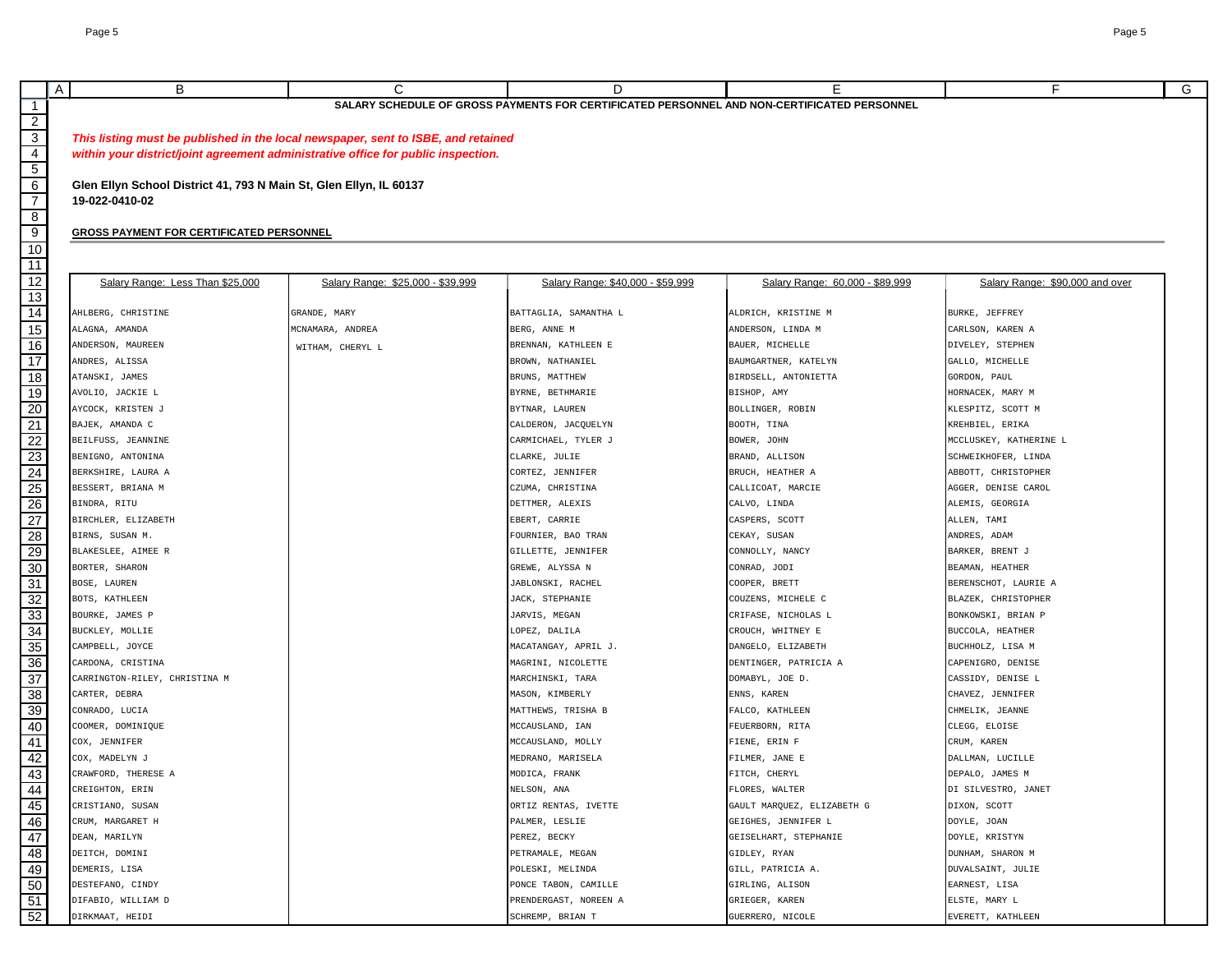| A   | B                     | C | D                        | Е                          | F.                      | G |
|-----|-----------------------|---|--------------------------|----------------------------|-------------------------|---|
| 53  | DOHRER, TRACY         |   | STEINHILBER, JULIE A.    | GUERRIERI, TRACY L         | EWOLDT, BETH A          |   |
| 54  | DRAGAS, JORIE         |   | THOMAS, KARI A           | HAGERTY, CHERYL            | FARRAL, DAWN            |   |
| 55  | DUDLEY, ERICKA        |   | VAUGHAN REIMANN, JESSICA | HAYCRAFT, JAMES            | GIOVINGO, MARC A        |   |
| 56  | DUENAS, MARIA         |   | WINKELMANN, DEREK        | HECKER, JENNIFER           | HANN, HEIDI J           |   |
| 57  | ERKLIN, CASEY R       |   |                          | HESKIN, HEATHER            | HILDNER, LYNNA          |   |
| 58  | FADER, SHERI          |   |                          | HODGES, KAREN A            | JENSKY, ARLYNE          |   |
| 59  | FISTER, LISA          |   |                          | IGNACIO, RYAN D            | JONES, RANDOL           |   |
| 60  | FONDEL, JENNIFER E    |   |                          | JOHNSON, KATHRYN C         | KLINGBERG, EDWARD H     |   |
| 61  | FRANZ, CARLA M        |   |                          | JURCZAK, PATRICIA          | KNOEBL, INGRID SUSANNA  |   |
| 62  | FREDRIKSON, PAULA J   |   |                          | KANE, ANNIE M              | KOSINSKI, MARIOLA       |   |
| 63  | FRUIT, LEE            |   |                          | KATARZYNSKI, MARYLOU       | KULIK, MAYRA            |   |
| 64  | GANSER, HEATHER       |   |                          | KELLAM, CHRISTINA L        | KUMMER, KATHLEEN        |   |
| 65  | GEBALLE, LESLIE       |   |                          | KING, DAVID A              | LACOSSE, KIMBERLY C     |   |
| 66  | GESTAUT, ALEXIS       |   |                          | KING, KELLY M              | LAZZARA, DEBORAH        |   |
| 67  | GILLIGAN, KATHLEEN    |   |                          | KLEMM, BRENDA M            | LEE, ELIZABETH          |   |
| 68  | HARMAN, STEPHANIE     |   |                          | KOSTNER, JOWAYNE           | LESKA, JUDITH           |   |
| 69  | HASSO, RONALD         |   |                          | KOTARBA, CHRISTINE A       | LOFGREN, TIM A          |   |
| 70  | HEAD, MARILYN         |   |                          | KROEHNKE, LISA             | MAHER, SARAH J          |   |
| 71  | HENDERSON, COURTNEY A |   |                          | KUCZORA, MEGAN             | MCCLUSKEY, CHARLES M    |   |
| 72  | HENDERSON, PAMELA     |   |                          | LEADAMAN, BRIAN            | MEER, NANCY L           |   |
| 73  | HERBST, MELISSA M     |   |                          | LEE, LAURA                 | MENENDEZ, DANA M        |   |
| 74  | HETZEL, JOYCE A       |   |                          | LEWIS, KELLY               | MERTZ, PATRICIA         |   |
| 75  | HEXOM, REBECCA        |   |                          | LLANES, CAROLA             | MIJAL, LINDA            |   |
| 76  | HIBBARD, SANDRA D     |   |                          | LUCZAK, PAUL G             | MONDO, GIA C            |   |
| 77  | HOLT, BRENDA J        |   |                          | LUEHRS, KATHLEEN           | MOON, LISA J            |   |
| 78  | ICK, SHARON A.        |   |                          | LYNN, RACHEL               | NELSON, GAYLE           |   |
| 79  | JACKLICH, JANICE      |   |                          | MAGANA ATILANO, VERONICA M | NICOLAI, JULIE          |   |
| 80  | JANIK, LINDA L        |   |                          | MALAY, LAURA               | NORTON, KERRY L         |   |
| 81  | JOHNSON, RANDIE       |   |                          | MARCHESCHI, NICOLE         | PAJCINI, MIRELA         |   |
| 82  | JONES, JOAN D         |   |                          | MARCHESE, PAUL M           | PAYNE, DAWN M           |   |
| 83  | JOSEPH, BENNETT A.    |   |                          | MARINELLO, MICHELLE        | PEARCE, TANYA           |   |
| 84  | KARUM, SUSAN L        |   |                          | MCKEEVER, JENNIFER         | PFISTER, JANIS          |   |
| 85  | KHAN, YASMIN          |   |                          | MENDELL, AUTUMN R          | PINDAR, BRIAN D         |   |
| 86  | KIEBLES, CHRISTOPHER  |   |                          | MONEY, KIRSTEN             | PODULKA, JULIE          |   |
| 87  | KING, LEAH            |   |                          | MONTES DE OCA, KARLA       | PUETZ, LINDA M          |   |
| 88  | KOMMERS, ROBERT E     |   |                          | MONTGOMERY, BARBARA J      | RUMEL, LYNN MARIE       |   |
| 89  | KRAMER, KENNETH       |   |                          | MORALES, CARLY             | SAILER, SUSAN           |   |
| 90  | KUHLMANN-LIGHT, KATHY |   |                          | NAKASHIMA, LAURA H         | SALACH, TIFFANIE        |   |
| 91  | LANGE, ANNE           |   |                          | NARDELLA, MICHELE          | SAVAGLIO, RENA M        |   |
| 92  | LEBEAU, DANE M        |   |                          | ODOM, JULIE T              | SBARRA, DINA MARIE      |   |
| 93  | LEMAHIEU, JULIE       |   |                          | OLZEN, JOHN H              | SCHLABACH, ANN E        |   |
| 94  | LUEDKE, SARA J        |   |                          | POWER, JENNIFER L          | SCHOENING, ROSE         |   |
| 95  | LUNDHOLM, ELIZABET    |   |                          | QUINTERO, KEIRA            | SELZER, SUSAN W         |   |
| 96  | MALIK, ZUNAIRA        |   |                          | ROBINSON, ANGELA M         | SHEA, TERESA            |   |
| 97  | MARCHESI, JUDITH ANN  |   |                          | ROJAS, MAYRA M             | SIECK, KYLE             |   |
| 98  | MARGETTS, JUANITA A   |   |                          | ROSENWINKEL, HEATHER       | SMITH, SUZANA T         |   |
| 99  | MAZZA, MARY ELLEN     |   |                          | SAENZ, TAROH A             | SPRATT, MICHELLE MARIE  |   |
| 100 | MCCORMICK, MARIA E    |   |                          | SAFIEN, GRACE R            | SWATEK, LAURIE A        |   |
| 101 | MCGINLEY, DIANE       |   |                          | SCHMUTZ, JULIE G           | TEICHMILLER, ANDREA     |   |
| 102 | MCKEE, RANI M         |   |                          | SHUMATE, HILLARY           | THOMAS, SUSAN           |   |
| 103 | MEIER, KATHLEEN       |   |                          | SIWICKI, CHRISTINE M       | THOMPSON-PASSINI, WENDY |   |
| 104 | MEIGEL, KATHRYN       |   |                          | SKOGSBERG, MARILYN         | TIMPERLEY, JOY A        |   |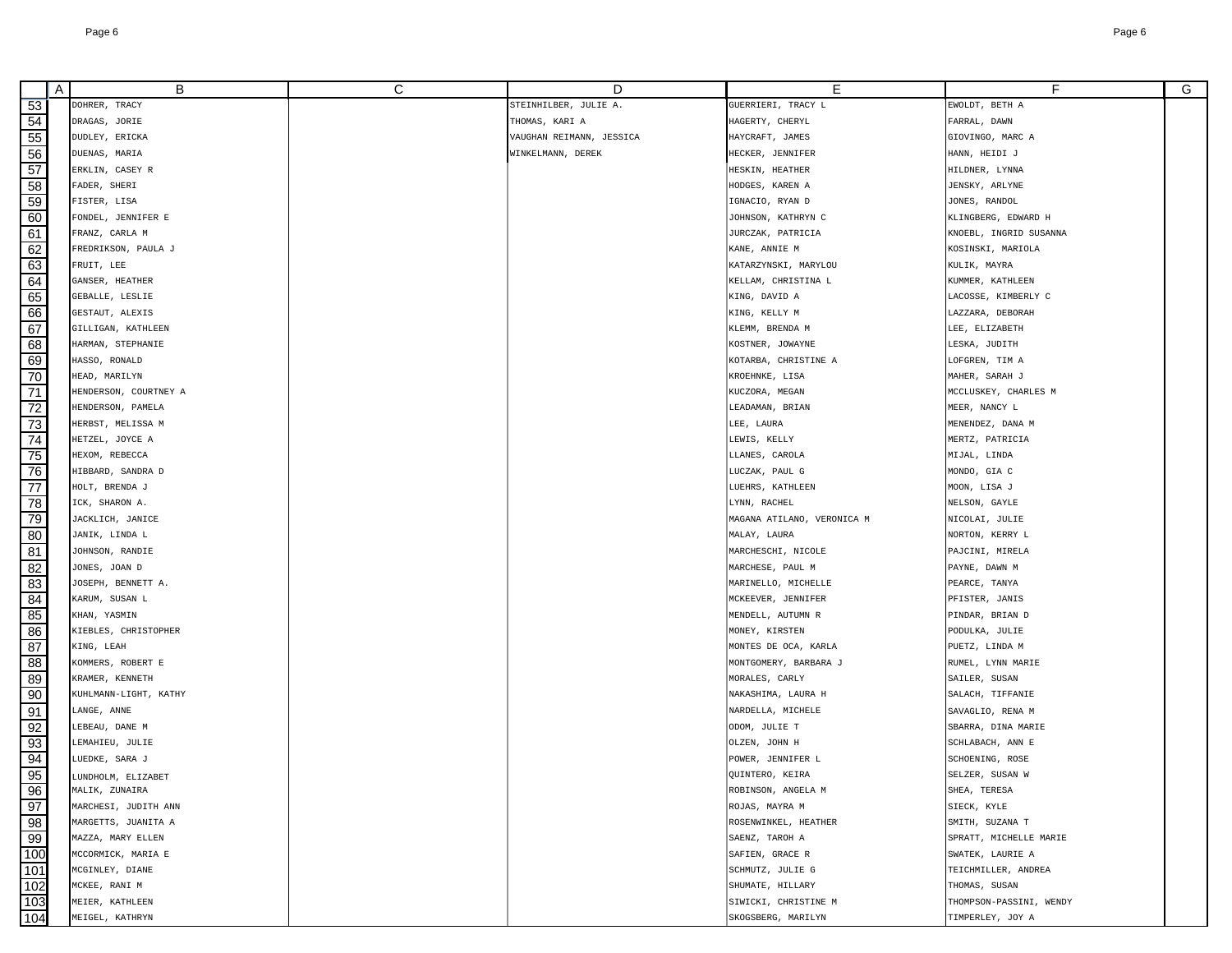|                                                             | A | B                                         | С | D | Е                       | F                     | G |
|-------------------------------------------------------------|---|-------------------------------------------|---|---|-------------------------|-----------------------|---|
| 105                                                         |   | MESSERLY, MARK                            |   |   | SLATER, STACY           | TOMASZKIEWICZ, FRANK  |   |
| 106                                                         |   | MILLER, ANN                               |   |   | SOSTARICS, STEPHANIE L  | VAIL, KELLEY C        |   |
| 107                                                         |   | MILLIGAN, MATTHEW T.                      |   |   | STOUT, STACEY L         | VASILE, JENNIFER S    |   |
| 108                                                         |   | MILLS, DARCI                              |   |   | SZAJKOVICS, SAMUEL C    | WASSERMAN, DEBRA M    |   |
| 109                                                         |   | MOTEL, SHARON L                           |   |   | TANNENBAUM, ALEXANDRIA  | WASZAK, JILL M        |   |
| 110                                                         |   | MOTTAR JR, ROBERT E                       |   |   | TAYLOR, ALEXANDRA J     | WELSH, MARY B         |   |
| 111                                                         |   | MOY, DOROTHY H                            |   |   | TRIBLEY, SAMANTHA L     | WHEELER, KAYLA M      |   |
| 112                                                         |   | MURPHY, FRANCES M                         |   |   | VANDYKE, REBECCA        | WHITE, CECILIA        |   |
| 113                                                         |   | MYERS, MARCI L                            |   |   | VANMAANEN, GRACE J      | WITTE, PRISCILLA      |   |
| 114                                                         |   | MYRICK, GEORGE                            |   |   | VOGELSANGER, COURTNEY L | WRIGHT, JANIS L       |   |
| 115                                                         |   | NANNENHORN, MARY C                        |   |   | WAGNER, AMY C           | ZUKAUSKAS, JULIE ANNE |   |
| 116                                                         |   | NELSON, ANNE                              |   |   | WEILAND, JANET L        |                       |   |
| 117                                                         |   | NICHOLS, TRAVIS                           |   |   | WIEMELER, STEVEN        |                       |   |
| 118                                                         |   | NIELSEN, JAMIE M                          |   |   |                         |                       |   |
| 119                                                         |   | NILSSON, SARAH A                          |   |   |                         |                       |   |
| 120                                                         |   | NOENSIE, CARNEY                           |   |   |                         |                       |   |
| 121                                                         |   | NUNLEY, BAILEY                            |   |   |                         |                       |   |
| 122                                                         |   | OWEN, LAURA                               |   |   |                         |                       |   |
| 123                                                         |   | PATE, HEATHER M.                          |   |   |                         |                       |   |
| 124                                                         |   | PAUER, MELISSA                            |   |   |                         |                       |   |
| 125                                                         |   | PERRY, ANGELA F                           |   |   |                         |                       |   |
| $\frac{1}{126}$                                             |   | PHILLIPS, LAURA S                         |   |   |                         |                       |   |
| 127                                                         |   | PRESSLY, ELLEN K                          |   |   |                         |                       |   |
| 128                                                         |   | REICHERT, ROBERT J                        |   |   |                         |                       |   |
| 129                                                         |   | REIFEL, ELLEN                             |   |   |                         |                       |   |
| 130                                                         |   | RETTGER, ASHLEY A                         |   |   |                         |                       |   |
| 131                                                         |   | RNOLD, CANDICE                            |   |   |                         |                       |   |
| 132                                                         |   | ROHR, ELIZABETH                           |   |   |                         |                       |   |
| 133                                                         |   | ROWE, JANE                                |   |   |                         |                       |   |
| 134                                                         |   | SANDOZ, PENELOPE                          |   |   |                         |                       |   |
| 135<br>136                                                  |   | SAVEL, DEBBIE                             |   |   |                         |                       |   |
|                                                             |   | SAVELL, KIM L                             |   |   |                         |                       |   |
| 137                                                         |   | SCHIRO, DIANA                             |   |   |                         |                       |   |
| 138                                                         |   | SCHMIDT, JENNIFER J                       |   |   |                         |                       |   |
| 139                                                         |   | SCHMITZ, ERICA                            |   |   |                         |                       |   |
| 140                                                         |   | SCHOENLY, DONNA                           |   |   |                         |                       |   |
| 141                                                         |   | SCRIMA, PETER J.                          |   |   |                         |                       |   |
| 142                                                         |   | SEELINGER, DUSTIN                         |   |   |                         |                       |   |
| 143                                                         |   | SEPSAKOS, STAVROULA                       |   |   |                         |                       |   |
| 144                                                         |   | SNOW, JULIA M                             |   |   |                         |                       |   |
| 145                                                         |   | SPAETH, COLLEEN                           |   |   |                         |                       |   |
| 146                                                         |   | SPAYTH, AMY J                             |   |   |                         |                       |   |
| 147                                                         |   | STEIN, GAIL                               |   |   |                         |                       |   |
|                                                             |   | STRANZ, JOANNA                            |   |   |                         |                       |   |
|                                                             |   | SWIRSKY, RACHEL                           |   |   |                         |                       |   |
|                                                             |   | TOMARO, KAY F                             |   |   |                         |                       |   |
|                                                             |   | TRAVERS, KRISTIN A                        |   |   |                         |                       |   |
|                                                             |   | TRIEGER, GAIL                             |   |   |                         |                       |   |
|                                                             |   | WASSER, JEANNE M<br>WEBER BROWN, KATHLEEN |   |   |                         |                       |   |
|                                                             |   | WEBER, C. MINA                            |   |   |                         |                       |   |
| 148<br>149<br>150<br>151<br>152<br>153<br>154<br>155<br>155 |   | WEIL, JENNIFER                            |   |   |                         |                       |   |
|                                                             |   |                                           |   |   |                         |                       |   |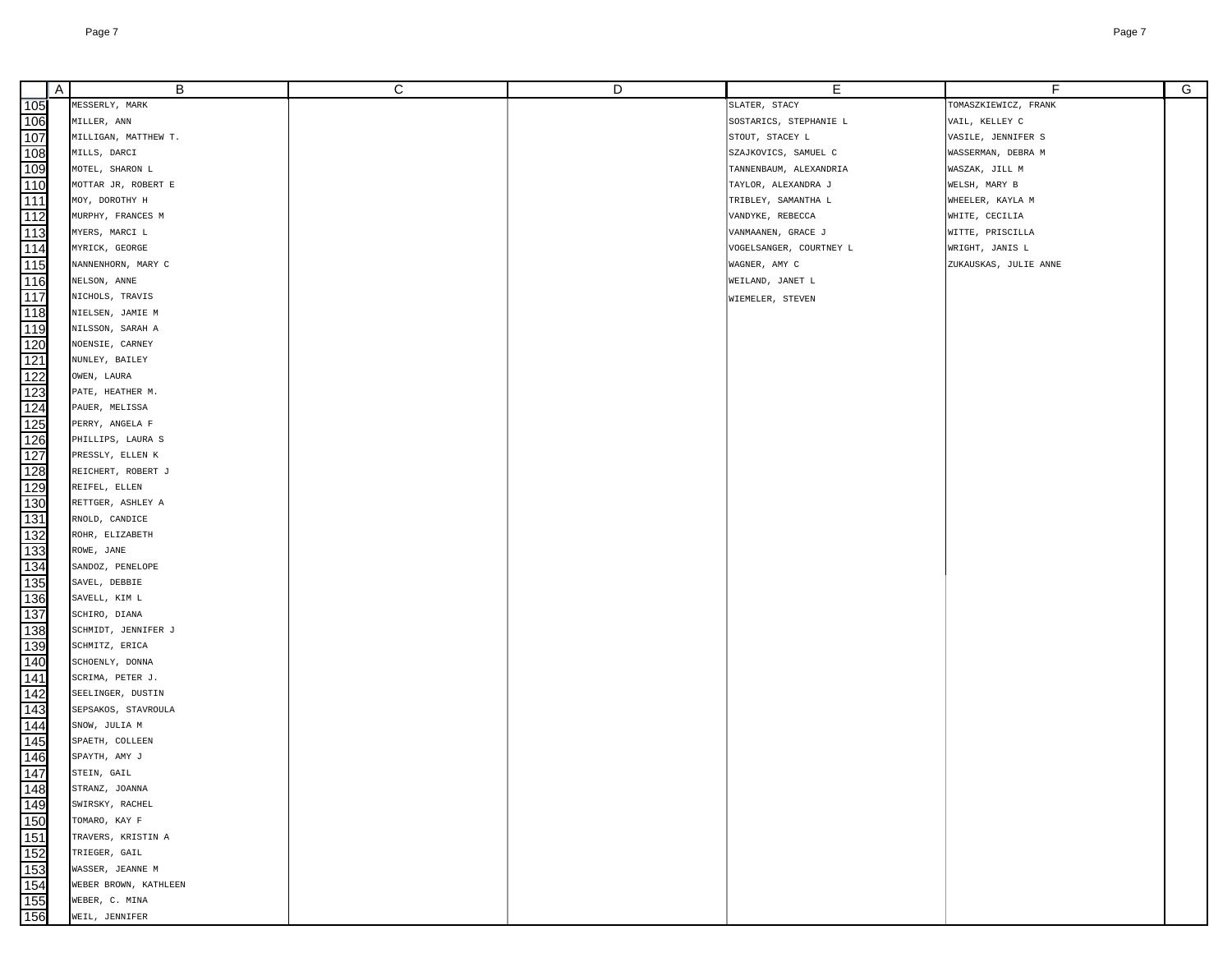|                                                             | A | В                                                   | C                                  | D                                 | Е.                              | F | G |
|-------------------------------------------------------------|---|-----------------------------------------------------|------------------------------------|-----------------------------------|---------------------------------|---|---|
| 157                                                         |   | WILSON, TAYLOR                                      |                                    |                                   |                                 |   |   |
| 158                                                         |   | WINTERMUTE, RAQUEL M                                |                                    |                                   |                                 |   |   |
| 159                                                         |   | WOOTTON, NICOLE                                     |                                    |                                   |                                 |   |   |
| 160                                                         |   | WYRICK, JACKIE                                      |                                    |                                   |                                 |   |   |
| 161                                                         |   | YANGAS, MARY                                        |                                    |                                   |                                 |   |   |
| 162                                                         |   |                                                     |                                    |                                   |                                 |   |   |
| <u>163</u>                                                  |   |                                                     |                                    |                                   |                                 |   |   |
| 164                                                         |   | <b>GROSS PAYMENT FOR NON-CERTIFICATED PERSONNEL</b> |                                    |                                   |                                 |   |   |
| 165                                                         |   |                                                     |                                    |                                   |                                 |   |   |
| 166                                                         |   | Salary Range: Less Than \$25,000                    | Salary Range: \$25,000 - \$39,999  | Salary Range: \$40,000 - \$59,999 | Salary Range: \$60,000 and over |   |   |
| 167                                                         |   | ALSWEDE, KELLY                                      | ADKINS, GERALDINE                  | BOYD, CHERYL                      | HARBAUER, KENNETH F             |   |   |
| 168                                                         |   | ARNOLD, CANDICE                                     | BAHOLLI, FATOS                     | CUCI, ALKET                       | KOTOVSKY, KENNETH P             |   |   |
| 169                                                         |   | AIELLO, RYAN                                        | BAHOLLI, JULIA                     | DELI, GJERGJI                     | MINKUS, GAIL                    |   |   |
| 170                                                         |   | ANDREASIK, MICHON V                                 | BEKTESHAJ, PELLUMB                 | ENGLEHART, CYNTHIA D              | MOGK, NANCY K                   |   |   |
| 171                                                         |   | ARRA, CYNTHIA C                                     | COBANI, VILSON                     | GEHRINGER, MARYLOU                | MONTGOMERY FATE, CAROL          |   |   |
| 172                                                         |   | AUBLE, LINDA M                                      | COSTELLO, COLLEEN T                | GRONWICK, PATRICE                 | NG, JENNIFER N                  |   |   |
| 173                                                         |   | AUBREY, MARY ANN                                    | DAMO, VASILIKA                     | GUST, CAROLYN M                   | SCARMARDO, DAVID M              |   |   |
| 174                                                         |   | AVALOS, IMELDA M                                    | DOUGLAS, DONNA                     | HANSON, GAIL A                    | VIDELKA, JAMES                  |   |   |
| 175                                                         |   | BACKART, LISA                                       | FINNERTY, THERESIA A               | JASSO, DIANA PATRICIA             | WOOD, MICHAEL E                 |   |   |
| 176                                                         |   | BEHRENDT, KARIN T                                   | HOKENSON, KATHLEEN                 | LOCI, ARBEN                       |                                 |   |   |
| 177                                                         |   | BLEWETT, KATHERINE A                                | JOHNSON, CINDY                     | MACKOVIC, ILIJA                   |                                 |   |   |
| 178                                                         |   | BOGA, LASHAWN                                       | JORGJI, KRISTAQ                    | MACKOWIAK, DENISE M               |                                 |   |   |
| 179                                                         |   | BUCUR, VIOLETA                                      | KOLA, HALIM                        | MAXON, KATHLEEN E                 |                                 |   |   |
| 180                                                         |   | CAPRIO, JILL K                                      | KOLCE, VASILLAQ                    | NGJELO, EDMOND                    |                                 |   |   |
| 181                                                         |   | CARDIA, JENNIFER                                    | MAYER, SARAH                       | PARRISH, MARILYN W                |                                 |   |   |
| 182                                                         |   | CASAS, JANICE                                       | MCGAVOCK, DEBORAH R                | PERIHANA, ADRIATIK                |                                 |   |   |
| 183                                                         |   | CICINELLI, MARY KATE                                | MULLENAX, KAREN M                  | PETERS, MICHAEL R                 |                                 |   |   |
| 184                                                         |   | CORONA, ESTHER                                      | MYSLLINJ, XHENTIL                  | QIRKO, KOST                       |                                 |   |   |
| 185                                                         |   | DEEGAN, PATRICIA T                                  | PIEPENBRINK, JANET                 |                                   |                                 |   |   |
| 186                                                         |   | DIEBOLD, MARY L                                     | RAUCH, SUSAN E                     |                                   |                                 |   |   |
| 187                                                         |   | DINGILLO, ARLENE                                    | ROWLAND, PATRICIA A                |                                   |                                 |   |   |
| 188                                                         |   | DONOVAN, JENNIFER M                                 | SABALASKEY, AMY L                  |                                   |                                 |   |   |
| 189                                                         |   | DUDA, PATRICIA A                                    | SAROLLI, PIRO                      |                                   |                                 |   |   |
| 190                                                         |   | DWYER, SUZANNE L.                                   | STROPES, HOLLY C                   |                                   |                                 |   |   |
| 191                                                         |   | ESCOBAR HERNANDEZ, GABRIELA                         | TEREZI, PETRAQ                     |                                   |                                 |   |   |
| 192<br>193                                                  |   | FABER, MARIA A.<br>FARRELL MORONI, ERIN             | TINSLEY, JODY<br>YARBROUGH, TONY R |                                   |                                 |   |   |
|                                                             |   | FROULA, GLORIA J.                                   | ZAGORCANI, ARTUR                   |                                   |                                 |   |   |
| 194<br>195                                                  |   | FULLERTON, JULIE A                                  |                                    |                                   |                                 |   |   |
| 196                                                         |   | GALE, AARON W                                       |                                    |                                   |                                 |   |   |
| 197                                                         |   | GALLARDO, GABRIELA                                  |                                    |                                   |                                 |   |   |
| 198                                                         |   | GOLOJUCH, LISA M                                    |                                    |                                   |                                 |   |   |
| 199                                                         |   | GOWANS, CARRIE J                                    |                                    |                                   |                                 |   |   |
|                                                             |   | GRANDSARD, AMY R                                    |                                    |                                   |                                 |   |   |
|                                                             |   | GREIFENKAMP, D CAROL                                |                                    |                                   |                                 |   |   |
|                                                             |   | GREVER, SHERYL                                      |                                    |                                   |                                 |   |   |
|                                                             |   | GRIMM, TAMMY M                                      |                                    |                                   |                                 |   |   |
|                                                             |   | GRIMM, TIFFANY M                                    |                                    |                                   |                                 |   |   |
| 200<br>201<br>202<br>203<br>204<br>205<br>206<br>207<br>208 |   | HALDEN, KARA                                        |                                    |                                   |                                 |   |   |
|                                                             |   | HANSEN, BONNIE L                                    |                                    |                                   |                                 |   |   |
|                                                             |   | HANSON, SANDRA                                      |                                    |                                   |                                 |   |   |
|                                                             |   | HARRIS, EMMA                                        |                                    |                                   |                                 |   |   |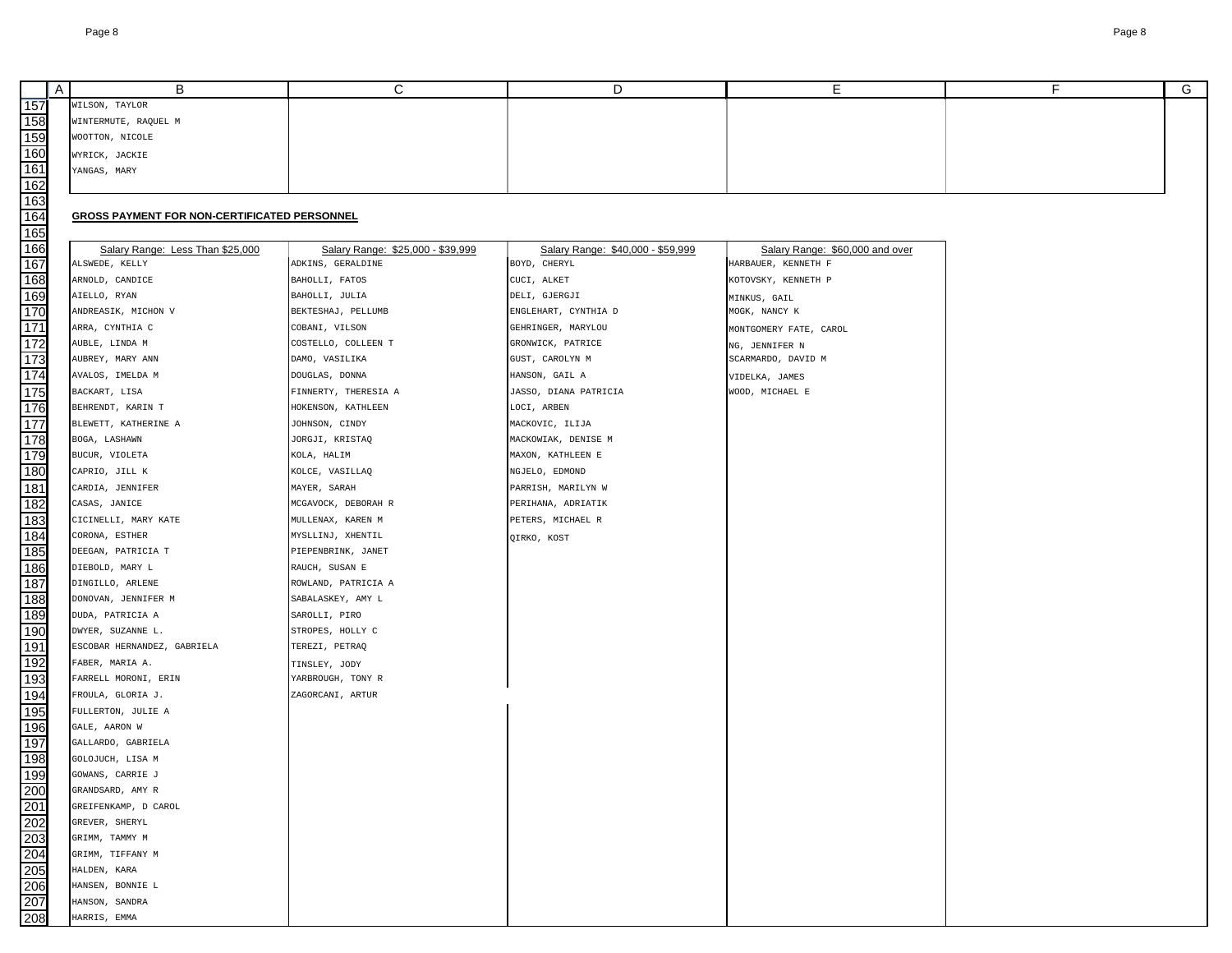| $\overline{A}$ | В                                        | С | D | Е | F | $\overline{G}$ |
|----------------|------------------------------------------|---|---|---|---|----------------|
|                | HELMS, ERIN                              |   |   |   |   |                |
|                |                                          |   |   |   |   |                |
|                | HERNANDEZ, CLAUDIA                       |   |   |   |   |                |
|                | HIBBLER, CHRISTINE<br>HILLENBRAND, KAREN |   |   |   |   |                |
|                | HOH, ANGELA                              |   |   |   |   |                |
|                | HONIG, SHERYL                            |   |   |   |   |                |
|                | HOUGHTALING, YVONNE                      |   |   |   |   |                |
|                | JILEK, CYNTHIA                           |   |   |   |   |                |
|                | JONES, MICHELLE                          |   |   |   |   |                |
|                | KISSANE, JENNIFER                        |   |   |   |   |                |
|                | KLINGELE, ANNAMARIA                      |   |   |   |   |                |
|                | KLOET, SHEILA                            |   |   |   |   |                |
|                | KREITZER, RUSSELL M                      |   |   |   |   |                |
|                | LAIRD, KIMBERLY                          |   |   |   |   |                |
|                | LANDON, RACHAEL                          |   |   |   |   |                |
|                | LATANSKI, JAMES                          |   |   |   |   |                |
|                | LAWLER, ANITA                            |   |   |   |   |                |
|                | LETTENBERGER, ANUPUNA                    |   |   |   |   |                |
|                | LINDSTROM, JENNIFER                      |   |   |   |   |                |
|                | LOWY, DONNA                              |   |   |   |   |                |
|                | MANTSCH, MELODY L                        |   |   |   |   |                |
|                | MARCHETTI, STEPHANIE M                   |   |   |   |   |                |
|                | MCBRIDE, BECKY                           |   |   |   |   |                |
|                | MEERS, MARY                              |   |   |   |   |                |
|                | MEIER, ROSA                              |   |   |   |   |                |
|                | MIHALOPOULOS, STACEY T.                  |   |   |   |   |                |
|                | MILIANTI, JENNIFER                       |   |   |   |   |                |
|                | MORRIS, JANET                            |   |   |   |   |                |
|                | MOSHER, KAREN                            |   |   |   |   |                |
|                | MUSTO, SANDRA                            |   |   |   |   |                |
|                | NAPLES, AMY M                            |   |   |   |   |                |
|                | OBERST, DEBORAH                          |   |   |   |   |                |
|                | OLIVER, PEG                              |   |   |   |   |                |
|                | OOMENS, ELIZABETH A                      |   |   |   |   |                |
|                | PAULIN, BRANDY                           |   |   |   |   |                |
|                | PETERSEN, MAUREEN M.                     |   |   |   |   |                |
|                | POPE, KAREN A                            |   |   |   |   |                |
|                | PRENTICE, KAREN                          |   |   |   |   |                |
|                | PRISKE, LINDA                            |   |   |   |   |                |
|                | PROSKA, DEBRA                            |   |   |   |   |                |
|                | QURAISHI, MAYRAJ                         |   |   |   |   |                |
|                | REYES, ASHLY R                           |   |   |   |   |                |
|                | RIO, CLAUDIA J                           |   |   |   |   |                |
|                | RISLEY, KENDRA                           |   |   |   |   |                |
|                | ROBERTS, ANDREA S                        |   |   |   |   |                |
|                | ROTELA, ALEX                             |   |   |   |   |                |
|                | ROTTER, DONNA L                          |   |   |   |   |                |
|                | RYAN, DEBORAH                            |   |   |   |   |                |
|                | SADOWSKI, SUSAN                          |   |   |   |   |                |
|                | SANDERS, LAURIE                          |   |   |   |   |                |
|                | SCHIEK, LYNN M                           |   |   |   |   |                |
|                | SCHOENLE, KRISTIN M                      |   |   |   |   |                |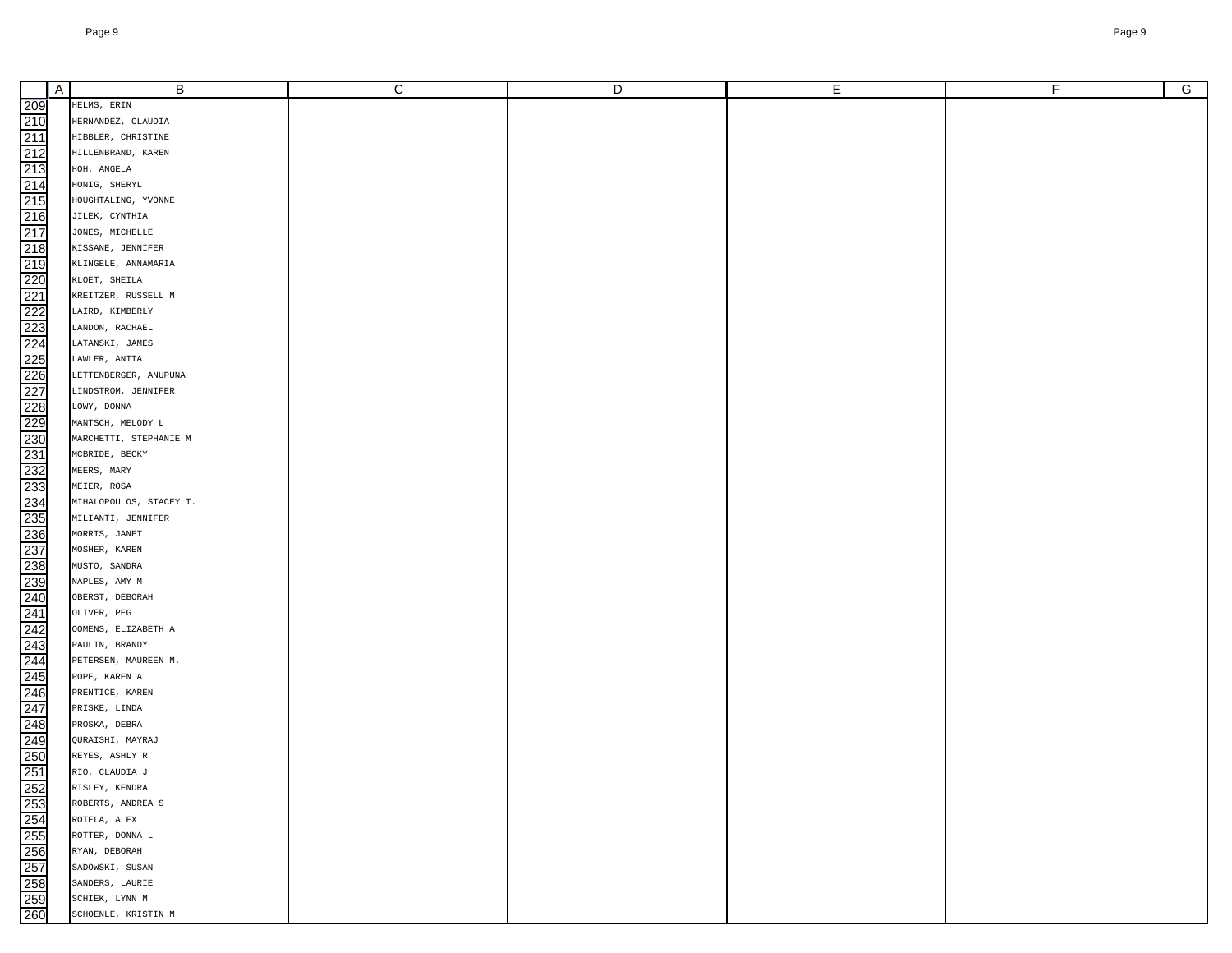|                                                                                                                                                                             | $\overline{A}$ | В                      | C | D | Е | F. | $\overline{G}$ |
|-----------------------------------------------------------------------------------------------------------------------------------------------------------------------------|----------------|------------------------|---|---|---|----|----------------|
| 261<br>262<br>263<br>263<br>263<br>263<br>263<br>272<br>272<br>272<br>273<br>272<br>272<br>272<br>283<br>283<br>283<br>283<br>283<br>283<br>283<br>272<br>272<br>272<br>283 |                | SECREST, AMY           |   |   |   |    |                |
|                                                                                                                                                                             |                | SEIDLER, SHANNON       |   |   |   |    |                |
|                                                                                                                                                                             |                | SHAKIL, FARKHANDA      |   |   |   |    |                |
|                                                                                                                                                                             |                | SHARIF, FARHEEN        |   |   |   |    |                |
|                                                                                                                                                                             |                | STAROVAS, GEORGIOS     |   |   |   |    |                |
|                                                                                                                                                                             |                | STREET, LAVERNE        |   |   |   |    |                |
|                                                                                                                                                                             |                | TELLEZ, JAVIER         |   |   |   |    |                |
|                                                                                                                                                                             |                | TRIFONE, MARIANNE      |   |   |   |    |                |
|                                                                                                                                                                             |                | URICK, LORI            |   |   |   |    |                |
|                                                                                                                                                                             |                | VANEK, KATHERINE       |   |   |   |    |                |
|                                                                                                                                                                             |                | VELASQUEZ, LOIDA       |   |   |   |    |                |
|                                                                                                                                                                             |                | VICHIO, MARIA          |   |   |   |    |                |
|                                                                                                                                                                             |                | WADE, PRECIOUS         |   |   |   |    |                |
|                                                                                                                                                                             |                | WALLACE, KRISTY        |   |   |   |    |                |
|                                                                                                                                                                             |                | WASTI, FARZANA S       |   |   |   |    |                |
|                                                                                                                                                                             |                | WEBER, PAULINE         |   |   |   |    |                |
|                                                                                                                                                                             |                | WEIL, JENNIFER         |   |   |   |    |                |
|                                                                                                                                                                             |                | WELCH, JUDY D          |   |   |   |    |                |
|                                                                                                                                                                             |                | WETTOUR, DEBORAH A     |   |   |   |    |                |
|                                                                                                                                                                             |                | WILLIAMS, CHRISTINE E. |   |   |   |    |                |
|                                                                                                                                                                             |                | WILSON, CHERYL A       |   |   |   |    |                |
|                                                                                                                                                                             |                | WITEK, PATRICIA        |   |   |   |    |                |
|                                                                                                                                                                             |                | WOLTMAN, JEANINE L     |   |   |   |    |                |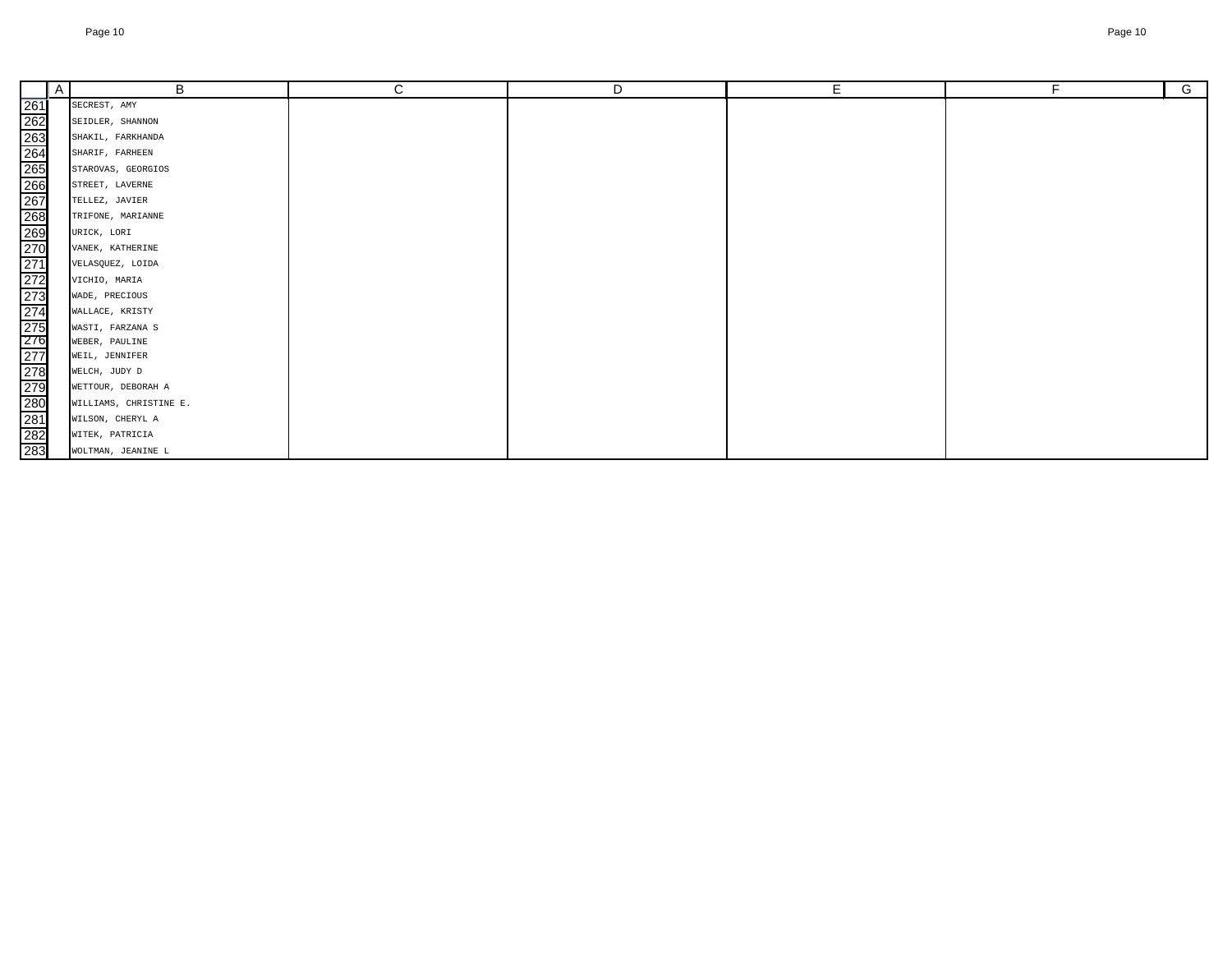|                 | Α                                                                  | B                | C | D                                   | E                |
|-----------------|--------------------------------------------------------------------|------------------|---|-------------------------------------|------------------|
| $\mathbf{1}$    | Payments over \$2,500, excluding wages and salaries.               |                  |   |                                     |                  |
| $\mathbf{2}$    |                                                                    |                  |   |                                     |                  |
| 3               | Glen Ellyn School District 41, 793 N Main St, Glen Ellyn, IL 60137 |                  |   |                                     |                  |
| 4               | 19-022-0410-02                                                     |                  |   |                                     |                  |
| $5\overline{)}$ |                                                                    |                  |   |                                     |                  |
| 6               | Person, Firm, or Corporation                                       | Aggregate Amount |   | Person, Firm, or Corporation        | Aggregate Amount |
| $\overline{7}$  | <b>PIONEER VALLEY BOOKS</b>                                        | 2,531.30         |   | <b>CUSD#200</b>                     | 15,264.00        |
| 8               | <b>MIDWEST PRINCIPALS' CENTER</b>                                  | 2,535.00         |   | AMERICAN CAPITAL FINANCIAL SE       | 15,290.00        |
| 9               | CONCEPT WIRELESS COMMUNCIA                                         | 2,590.00         |   | NELSON FIRE PROTECTION              | 15,594.23        |
|                 | 10 RAPTOR                                                          | 2,605.00         |   | <b>HOUSE OF GRAPHICS</b>            | 15,882.23        |
| 11              | <b>DUNLAP NATIONWIDE DISTRIBUTII</b>                               | 2,606.40         |   | <b>GREEN DEMOLITION CONTRACTO</b>   | 15,883.00        |
|                 | 12 HEWLETT PACKARD                                                 | 2,617.80         |   | ROBINETTE DEMOLITION                | 16,911.00        |
|                 | 13 DUPAGE SECURITY SOLUTIONS IN                                    | 2,621.55         |   | <b>MYSTIC BLUE CRUISES</b>          | 17,005.67        |
|                 | 14 DIRECT FITNESS SOLUTIONS LLC                                    | 2,650.00         |   | PROVIDASTAFF LLC                    | 17,175.00        |
|                 | 15 NUCOMFORT SUPPLY INC                                            | 2,698.00         |   | NAPERVILLE COMM DIST 203            | 17,334.64        |
|                 | <b>16 SCHOLASTIC INC</b>                                           | 2,731.57         |   | <b>TYCO INTEGRATED SECURITY LLC</b> | 18,041.71        |
|                 | 17 SOUTH SIDE CONTROL SUPPLY                                       | 2,759.15         |   | <b>CARE OF TREES</b>                | 18,175.00        |
|                 | 18 CRISIS PREVENTION INST INC                                      | 2,810.00         |   | LAZEL                               | 19,075.10        |
|                 | 19 COUGAR PACKAGING SOLUTIONS                                      | 2,824.30         |   | WISS, JANNEY, ELSTNER ASSOCIA       | 19,344.25        |
|                 | 20 CYBOR FIRE PROTECTION                                           | 2,861.00         |   | KAGAN & GAINES INC                  | 19,491.21        |
|                 | 21 HERFF JONES                                                     | 2,868.87         |   | <b>CONFERENCE TECHNOLOGIES</b>      | 19,620.00        |
|                 | 22 PEKRON CONSULTING                                               | 2,920.00         |   | OTIS ELEVATOR INC                   | 19,707.48        |
|                 | 23 GLENOAKS THERAPEUTIC DAY SC                                     | 2,960.77         |   | REGIONAL TRUCK EQUIPMENT CO         | 19,823.68        |
|                 | 24 DUPAGE ROE                                                      | 2,995.00         |   | DIVERSIFIED OFFICE CLEANING SI      | 19,885.00        |
|                 | 25 TYCO INTEGRATED SECURITY LLC                                    | 2,995.33         |   | PADDOCK ENTERPRISES, E T            | 20,073.00        |
|                 | 26 DIST #41, BD OF ED                                              | 3,108.30         |   | AMERICAN READING COMPANY            | 20,141.80        |
| 27              | <b>BLICK, DICK</b>                                                 | 3,169.21         |   | UNISOURCE WORLDWIDE                 | 21,057.60        |
|                 | 28 TIERNEY BROTHERS INC                                            | 3,230.00         |   | <b>TASC</b>                         | 21,453.44        |
|                 | 29 LEARNING TECHNIQUES LTD                                         | 3,270.00         |   | <b>ACCELERATE LEARNING</b>          | 21,825.50        |
|                 | 30 NUTOYS LEISURE PRODUCTS                                         | 3,279.00         |   | <b>EFLEX GROUP</b>                  | 22,040.61        |
|                 | 31 CROWTHER ROOF& SHEET METAL                                      | 3,310.00         |   | <b>COMPASS LEARNING</b>             | 22,100.00        |
|                 | 32 FLINN SCIENTIFIC INC                                            | 3,350.83         |   | <b>MPZ MASONRY INC</b>              | 22,531.00        |
|                 | 33 CONSERV FS                                                      | 3,364.62         |   | <b>REV TRAK</b>                     | 22,813.74        |
|                 | 34 NORTHERN ILLINOIS GAS                                           | 3,512.04         |   | ARMBRUST PLUMBING INC               | 22,997.41        |
|                 | 35 MACGILL & CO, WM V                                              | 3,537.04         |   | <b>ORKIN LLC</b>                    | 23,555.17        |
|                 | 36 MENARDS                                                         | 3,540.93         |   | <b>ILLINOIS DEPT EMPLOY SECURTY</b> | 24,355.66        |
|                 | 37 BEARY LANDSCAPING                                               | 3,596.00         |   | AT&T                                | 24,502.14        |
|                 | 38 GREAT LAKES ELEVATOR SERVICI                                    | 3,625.50         |   | <b>CLARE WOODS ACADEMY</b>          | 24,800.16        |
|                 | 39 VARIDESK LLC                                                    | 3,675.00         |   | AAVEX TECH CORP                     | 25,331.00        |
|                 | 40 US GAMES INC                                                    | 3,855.04         |   | <b>VERITIV OPERATING COMPANY</b>    | 26,308.00        |
|                 | 41 RELIANCE STANDARD LIFE                                          | 3,933.39         |   | NORTHERN ILLINOIS GAS               | 26,838.66        |
|                 | 42 TIME FOR KIDS                                                   | 3,938.26         |   | FOLLETT SCHOOL SOLUTIONS INC        | 27,012.84        |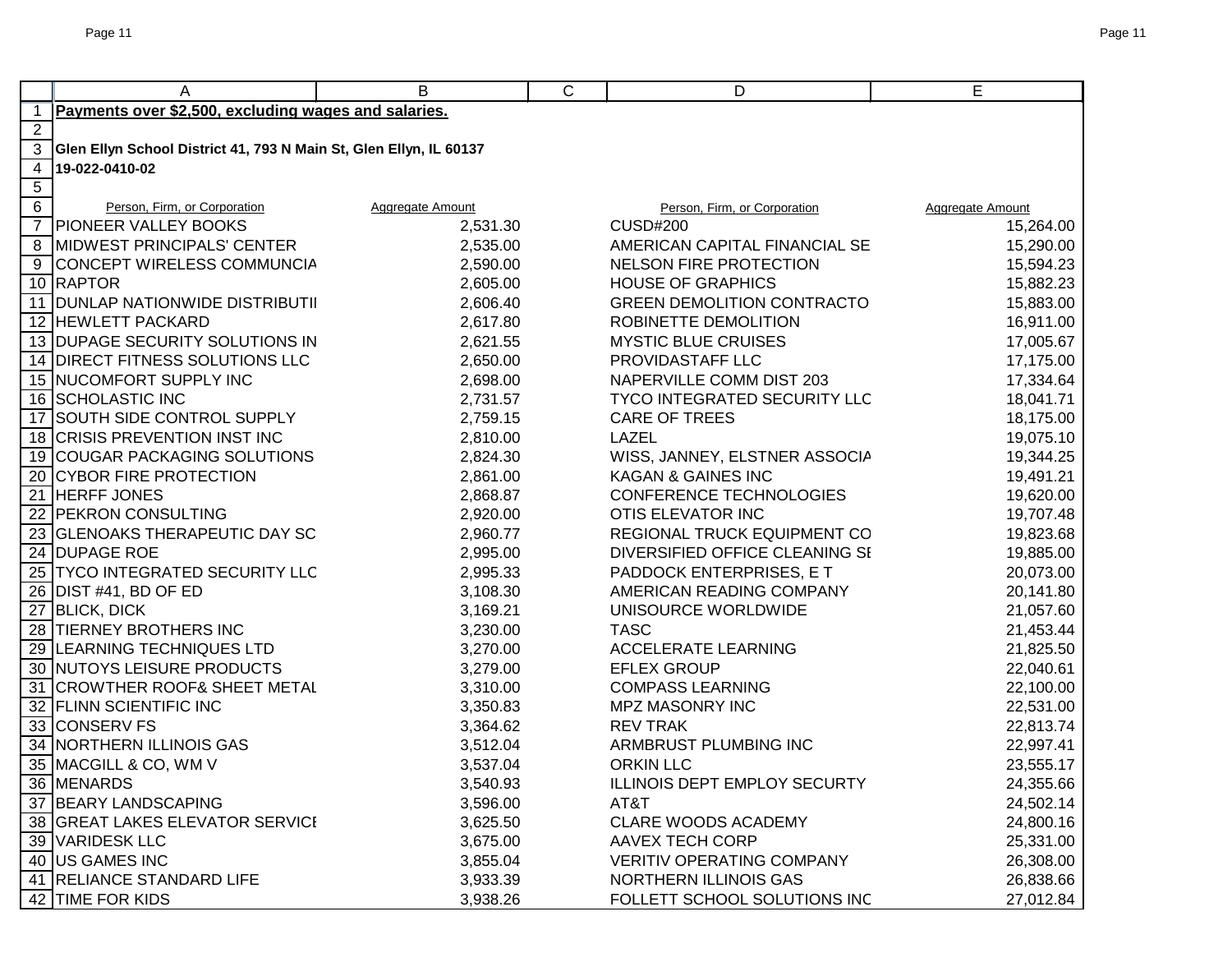| A                               | В        | C | D                                 | Е         |
|---------------------------------|----------|---|-----------------------------------|-----------|
| 43 SOLUTION TREE                | 3,964.00 |   | <b>MAY DECORATING II INC</b>      | 27,854.00 |
| 44 SCHOOL DISTRICT U46          | 4,051.58 |   | UNUM LIFE INSURANCE               | 27,860.61 |
| 45 SQUEEGEE BROTHERS            | 4,113.00 |   | CORNERSTONE CARPENTRY CON         | 28,667.00 |
| 46 KAGAN PROFESSIONAL DEVELOPI  | 4,136.00 |   | MACNEAL SCHOOL                    | 28,962.74 |
| 47 1000BULBS.COM                | 4,259.00 |   | BREEZY HILL NURSERY INC           | 30,384.00 |
| 48 LANCE FREDERICK              | 4,263.77 |   | <b>QUINLAN &amp; FABISH MUSIC</b> | 30,747.12 |
| 49 CROWN CENTER, ROBERT         | 4,290.00 |   | SHADEOLOGY LLC                    | 31,315.00 |
| 50 LIFE FITNESS                 | 4,313.92 |   | <b>EVEREST SNOW MANAGEMENT</b>    | 32,128.20 |
| 51 BRIDGES FOR LANGUAGE, TRNG & | 4,363.08 |   | <b>ADLER PLUMBING</b>             | 33,062.00 |
| 52 ROSCOE CO                    | 4,407.98 |   | PROFESSIONAL PAVING & CONCRI      | 33,846.00 |
| 53 LITTLE FRIENDS INC           | 4,411.00 |   | MAXIM HEALTHCARE SERVICES         | 35,568.32 |
| 54 CUCKOO STUDIO                | 4,450.00 |   | PARKWAY FORMING                   | 35,869.00 |
| 55 LAKESHORE LEARNING MATERIAL  | 4,520.05 |   | P.F. PEDERSEN dba PEDERSEN CO     | 38,253.00 |
| 56 DEMCO                        | 4,539.32 |   | COONEY, FRANK CO INC              | 38,373.60 |
| 57 AIR FILTER ENGINEERS         | 4,626.25 |   | WASTE MANAGEMENT WEST             | 38,414.46 |
| 58 REALLY GOOD STUFF INC        | 4,696.98 |   | K & K IRON WORKS LLC              | 39,621.00 |
| 59 CREATIVE SMARTS INC          | 4,830.00 |   | <b>EXPERT PAY</b>                 | 39,831.26 |
| 60 JUNIOR LIBRARY GUILD         | 4,839.90 |   | OFFICE DEPOT                      | 43,433.62 |
| 61 EDLEADER21                   | 5,000.00 |   | <b>AFSCME</b>                     | 44,469.62 |
| 62 SIGN IDENTITY                | 5,064.77 |   | AT&T                              | 44,623.49 |
| 63 WEST MUSIC CO                | 5,129.49 |   | <b>VORTEX COMMERCIAL FLOORING</b> | 48,405.00 |
| 64 LEN'S ACE HARDWARE           | 5,219.02 |   | <b>NWEA</b>                       | 48,552.50 |
| 65 GRAYBAR ELECTRIC CO INC      | 5,279.78 |   | <b>SCHOOL SPECIALTY</b>           | 50,939.76 |
| 66 LEND                         | 5,294.11 |   | KONICA MINOLTA BUSINESS SOLU      | 51,239.04 |
| 67 HAPARA                       | 5,322.50 |   | ASSOCIATED ELECTRICAL CONTR.      | 51,407.00 |
| 68 NCS PEARSON                  | 5,510.05 |   | EASTER SEALS METROPOLITAN CI      | 51,804.80 |
| 69 B & F CONSTRUCTION CODE SERV | 5,560.03 |   | JC HARRIS & SONS INC              | 52,007.00 |
| 70 SAFE & CIVIL SCHOOLS         | 5,648.33 |   | DIST #44, BD OF ED                | 53,877.00 |
| 71 ECS MIDWEST LLC              | 5,775.00 |   | PEDERSEN COMPANY                  | 55,686.00 |
| 72 SASED                        | 5,887.85 |   | FLO-TECH MECHANICAL SYSTEMS       | 56,876.00 |
| 73 ABSOLUTE FIRE PROTECTION INC | 5,971.00 |   | SEAL OF ILLINOIS                  | 57,773.94 |
| 74 SCHOLASTIC MAGAZINES         | 5,972.44 |   | <b>IWANSKI MASONRY INC</b>        | 58,790.00 |
| 75 THE CENTER                   | 5,980.00 |   | AMERICAN TAXI DISPATCH            | 59,121.00 |
| 76 OVERDRIVE                    | 6,077.39 |   | VILLAGE OF GLEN ELLYN             | 61,960.27 |
| 77 CARE OF TREES                | 6,200.00 |   | SOLTICE - TIMBERSONG ACADEMY      | 64,575.00 |
| 78 SAM'S CLUB                   | 6,289.66 |   | LA FORCE                          | 64,803.00 |
| 79 SAFARI VIDEO NETWORK         | 6,294.81 |   | <b>LEARNING FORWARD</b>           | 67,088.00 |
| 80 COSGROVE CONSTRUCTION INC    | 6,484.00 |   | VANGUARD ENERGY SERVICES LL       | 68,595.81 |
| 81 INNOVATIONS THERAPEUTIC DAY  | 6,498.69 |   | <b>HEINEMANN</b>                  | 70,178.00 |
| 82 CHAMPION DRYWALL             | 6,595.00 |   | <b>SKYWARD INC</b>                | 72,527.66 |
| 83 GRAPHICS PLUS INC            | 6,739.45 |   | SOUND INC                         | 73,042.00 |
| <b>84 THE TERRY GROUP</b>       | 6,750.00 |   | HUFCOR INC DBA HUFCOR CHICA(      | 73,533.00 |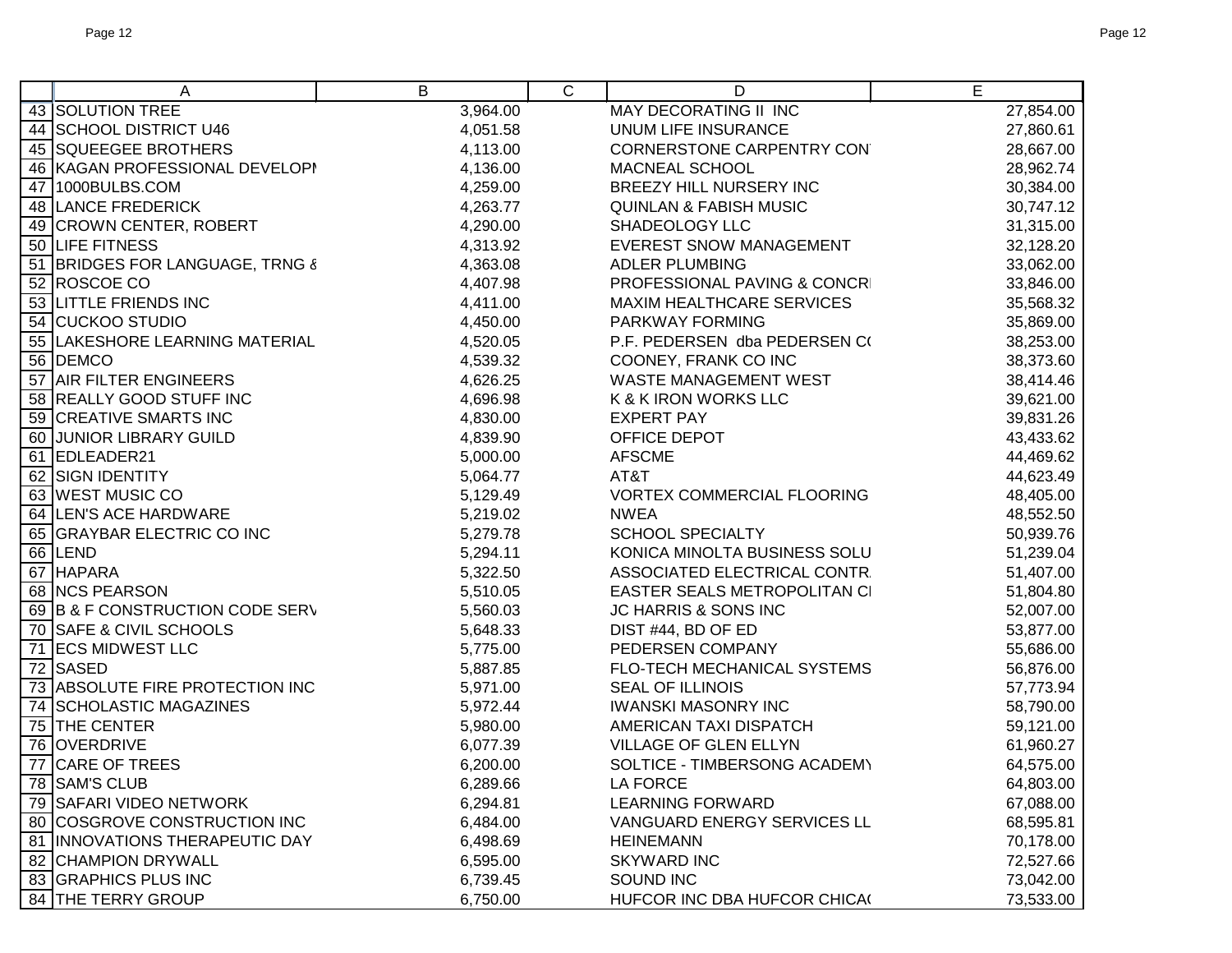| Α                                  | B         | $\mathsf{C}$                         | D                                      | E          |
|------------------------------------|-----------|--------------------------------------|----------------------------------------|------------|
| <b>85 GREEN ASSOCIATES</b>         | 6,755.00  | <b>CRUISE BOILER &amp; REPAIR CO</b> |                                        | 73,803.00  |
| 86 BOUND TO STAY BOUND BOOKS       | 6,772.26  | DEGRAF CONCRETE CONSTRUCTI           |                                        | 78,814.00  |
| 87   TOM VAUGHN, CHAPTER 13 TRUST  | 6,780.00  | <b>ABBEY PAVING</b>                  |                                        | 78,934.00  |
| 88 BLACKBOARD                      | 6,900.00  |                                      | <b>CANNONBALL MECHANICAL</b>           | 79,275.00  |
| 89 AGPARTS WORLDWIDE               | 7,056.25  |                                      | <b>CALL ONE</b>                        | 81,265.02  |
| 90 HEARTLAND BUSINESS SYSTEMS      | 7,089.00  |                                      | <b>BOB RIDINGS FLEET SALES</b>         | 82,045.00  |
| 91 FIRM SYSTEMS                    | 7,094.00  |                                      | <b>FRANCZEK RADELET</b>                | 83,629.73  |
| 92 APPLE COMPUTER                  | 7,151.00  |                                      | FIRST EAGLE BANK                       | 87,182.41  |
| 93 PITNEY BOWES                    | 7,165.56  |                                      | S & K EXCAVATING & TRUCKING IN         | 92,406.00  |
| 94 JENSEN'S PLUMBING & HEATING IN  | 7,250.00  |                                      | METRO PROFESSIONAL PRODUCT             | 106,590.39 |
| 95 SCHOLASTIC LIBRARY PUBLISHING   | 7,261.00  |                                      | <b>GIANT STEPS</b>                     | 109,387.40 |
| 96 SCHOOL MESSENGER/RELIANCE (     | 7,382.00  |                                      | TIGERDIRECT.COM                        | 111,041.40 |
| 97 PUBLIC STORAGE                  | 7,425.00  |                                      | <b>JUST RITE ACOUSTICS INC</b>         | 112,109.00 |
| 98 POLAR ELECTRO                   | 7,445.96  |                                      | R B CONSTRUCTION                       | 112,882.00 |
| 99 AQUASCAPE                       | 7,470.80  |                                      | <b>GOVERNMENT LEASING &amp; FINANC</b> | 121,139.64 |
| 100 VERIZON WIRELESS               | 7,506.56  |                                      | <b>STEVENS INDUSTRIES</b>              | 127,289.00 |
| 101 CAPSTONE PRESS                 | 7,659.52  |                                      | <b>WAGEWORKS</b>                       | 135,660.71 |
| 102 INNOVENTION SYSTEM LLC         | 7,698.75  |                                      | OLIVE GROVE LANDSCAPING INC            | 146,390.01 |
| 103 DISCOVERY EDUCATION            | 7,850.00  |                                      | ELLIOTT CONSTRUCTION CORP              | 150,241.00 |
| 104 DIDAX CORP                     | 7,929.95  |                                      | ELIM CHRISTIAN SERVICES                | 152,028.89 |
| 105 CENTER FOR APPLIED LINGUISTIC  | 8,000.00  |                                      | MCHENRY GLASS & MIRROR INC             | 157,156.00 |
| 106 FOUR POINT 0                   | 8,042.00  |                                      | <b>STEEL MANAGEMENT</b>                | 162,915.00 |
| 107 STAPLES ADVANTAGE              | 8,290.57  |                                      | TSI COMMERCIAL FLOOR COVERIN           | 163,293.00 |
| 108 LIBERTYVILLE TILE & CARPET LTD | 8,316.00  |                                      | PARKLAND PREPARATORY ACADE             | 168,178.52 |
| 109 BETTER CLOUD                   | 8,700.00  |                                      | AUTOMATIC BUILDING CONTROLS            | 170,030.00 |
| 110 IPSD 204                       | 9,273.12  |                                      | <b>GLEN ELLYN EDUCATION ASSN</b>       | 171,552.48 |
| 111 ILLINOIS ASSN OF SCH BOARDS    | 9,453.00  |                                      | <b>HAPP BUILDERS INC</b>               | 173,623.50 |
| 112 HOLLYWOOD BLVD CINEMA          | 9,600.00  |                                      | INNOVATIVE MODULAR SOLUTION            | 176,370.00 |
| 113 DIST #16, QUEEN BEE SCL        | 9,615.76  |                                      | <b>BMO MASTERCARD</b>                  | 179,276.98 |
| 114 COIT DRAPERY CLEANERS          | 9,790.00  |                                      | J HAMILTON ELECTRIC CO                 | 185,976.00 |
| 115 YWCA METROPOLITAN CHICAGO      | 9,800.00  |                                      | <b>PCM</b>                             | 208,469.16 |
| 116 FIVE STAR PAINTING             | 9,852.48  |                                      | FGM ARCHITECTS-ENGINEERS               | 228,164.75 |
| 117 STREAMWOOD BEHAVIORAL HEAL     | 9,884.64  |                                      | COMM CONS DIST #89                     | 232,953.25 |
| 118 VALOR TECHNOLOGIES INC         | 10,275.00 |                                      | <b>LOWERY MCDONNELL</b>                | 236,749.08 |
| 119 UNITED STATES POSTAL SERVICE   | 10,375.00 |                                      | ELENS & MAICHIN ROOFING & S M          | 244,410.00 |
| 120 D & H DISTRIBUTING             | 10,420.50 |                                      | <b>CORRECT ELECTRIC</b>                | 254,623.59 |
| 121 GREAT MINDS                    | 10,640.00 |                                      | COOP ASSN FOR SPEC EDUC                | 258,381.52 |
| 122 PALOS SPORTS INC               | 10,811.97 |                                      | <b>RAMCORP INC</b>                     | 273,218.00 |
| 123 FRONTLINE TECHNOLOGIES         | 11,062.28 |                                      | SOARING EAGLE ACADEMY                  | 275,606.60 |
| 124 EATON CORP                     | 11,442.72 |                                      | <b>CLIC</b>                            | 293,054.00 |
| 125 TERRACON                       | 11,722.00 |                                      | <b>MARQUARDT SCHOOL DISTRICT 1:</b>    | 310,941.08 |
| 126 SCHOOL PERCEPTIONS LLC         | 11,836.00 |                                      | COMMERCIAL MECHANICAL INC              | 366,879.00 |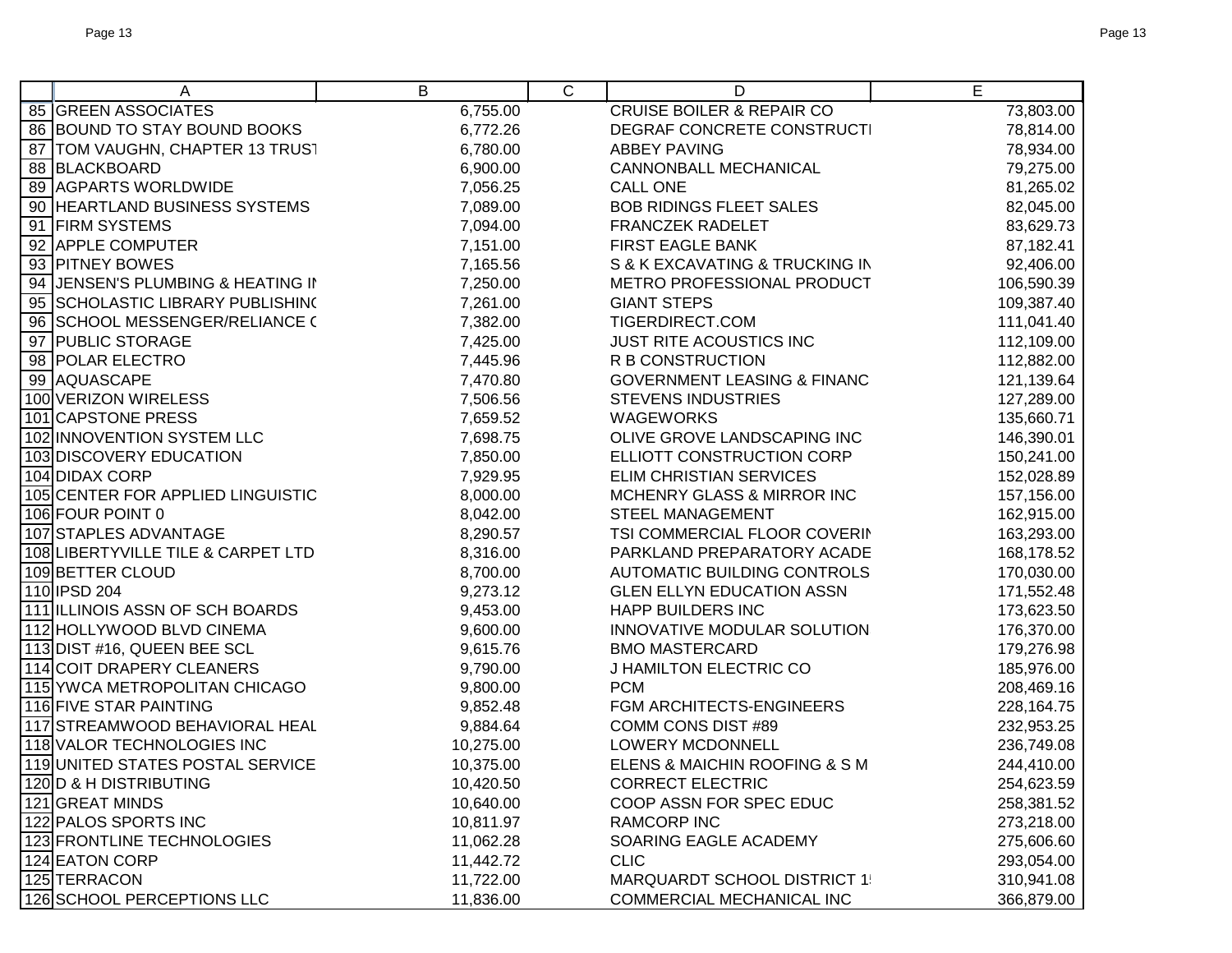|                                  | B         | C | D                               | Е            |
|----------------------------------|-----------|---|---------------------------------|--------------|
| 127 ARTHUR J GALLAGHER           | 12,065.00 |   | <b>MIDAMERICAN ENERGY</b>       | 393,328.35   |
| l 128 IAMPLIFIED IT              | 12,482.36 |   | SEPTRAN INC                     | 420,494.98   |
| 129 HOUGHTON MIFFLING RECEIVABLI | 12,503.74 |   | DIST #15, MARQUARDT SCL         | 425,494.26   |
| 130 RESTROOM DIRECT              | 12,719.00 |   | <b>BISPING CONSTRUCTION CO</b>  | 470,165.00   |
| 131 HUMANEX VENTURES             | 12,798.84 |   | <b>FQC</b>                      | 505,616.00   |
| 132 SUPERIOR LABOR SOLUTIONS     | 12,920.00 |   | THIS                            | 524,276.00   |
| 133 UNITED ANALYTICAL SERV       | 13,160.00 |   | <b>MB FINANCIAL BANK</b>        | 603,104.26   |
| 134 SENTINEL TECHNOLOGIES        | 13,199.00 |   | ILL MUNICIPAL RETIREMENT FUND   | 697,070.44   |
| 135 FORECAST 5 ANALYTICS INC     | 13,500.00 |   | <b>KANSAS STATE BANK</b>        | 712,461.22   |
| 136 JOSEPH ACADEMY AT MELROSE P  | 13,506.90 |   | ILLINOIS CENTRAL SCHOOL BUS     | 762,425.90   |
| I137IPREMIER                     | 13,806.25 |   | <b>ILLINOIS DEPT OF REVENUE</b> | 898,429.70   |
| 138JOSTENS                       | 13,950.61 |   | THE OMNI GROUP                  | 908,863.81   |
| 139 UNITED RADIO COMMUNICATIONS  | 14,485.03 |   | TEACHERS RETIREMENT SYSTEM      | 2,539,474.65 |
| 140 VILLAGE OF GLEN ELLYN        | 14,491.00 |   | <b>US BANK</b>                  | 2,849,450.00 |
| 141 M & E CONSTRUCTION CO        | 14,838.00 |   | INTERNAL REV SERVICE            | 4,568,399.24 |
| 142 CONSORTIUM FOR EDUCTL CHANG  | 15,120.00 |   | EDUCATIONAL BENEFIT COOP        | 5,213,754.03 |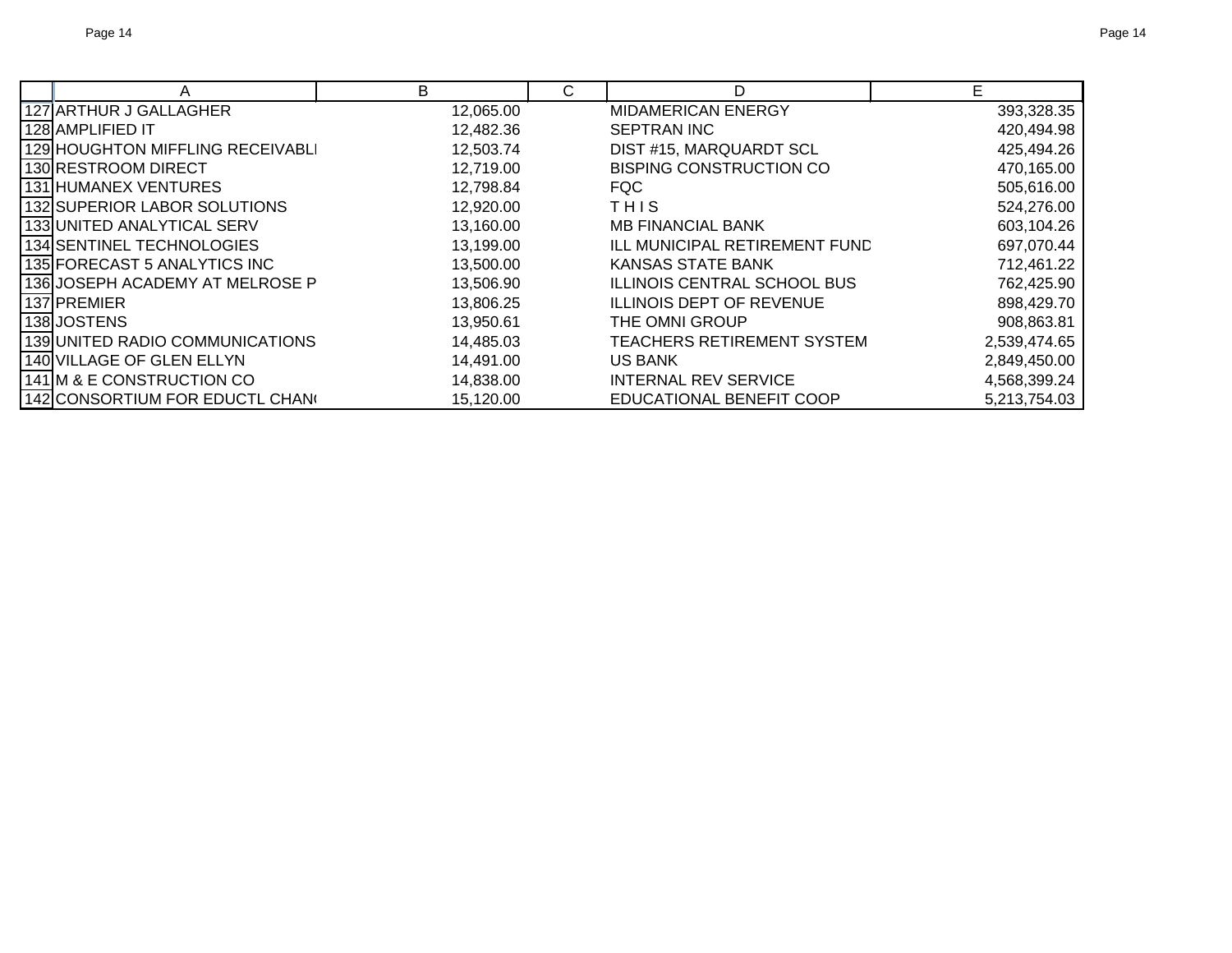|                     | <b>A</b><br>B                                                        | C                | E<br>D                                                         | F                |  |  |
|---------------------|----------------------------------------------------------------------|------------------|----------------------------------------------------------------|------------------|--|--|
| $\overline{1}$      |                                                                      |                  | PAYMENTS TO PERSON, FIRM, OR CORPORATION OF \$1,000 TO \$2,500 |                  |  |  |
| $\overline{2}$      |                                                                      |                  |                                                                |                  |  |  |
| $\overline{3}$      | This listing must be sent to ISBE, and retained within your          |                  |                                                                |                  |  |  |
| $\overline{4}$      | district/jointagreement administrative office for public inspection. |                  |                                                                |                  |  |  |
| $\overline{5}$<br>6 | <b>Glen Ellyn School District 41</b>                                 |                  |                                                                |                  |  |  |
| $\overline{7}$      | 19-022-0410-02                                                       |                  |                                                                |                  |  |  |
| $\overline{8}$      |                                                                      |                  |                                                                |                  |  |  |
| $\overline{9}$      | Payments of \$1,000 to \$2,500, excluding wages and salaries         |                  |                                                                |                  |  |  |
| 10                  |                                                                      |                  |                                                                |                  |  |  |
| 11                  | Person, Firm, or Corporation                                         | Aggregate Amount | Person, Firm, or Corporation                                   | Aggregate Amount |  |  |
| 12                  | ASSOC OF ILLINOIS MIDDLE-GRADE SCH                                   | 1,000.00         | <b>CORE-LITE INDUSTRIES LLC</b>                                | 1,495.60         |  |  |
| 13                  | CATHY BERLINGER-GUSTAFSON                                            | 1,000.00         | <b>COMPLETE FENCE</b>                                          | 1,500.00         |  |  |
| 14                  | <b>COMPLETE HOOD SERVICE</b>                                         | 1,000.00         | <b>TEXTHELP INC</b>                                            | 1,500.00         |  |  |
| 15                  | EVOLLVE, INC                                                         | 1,000.00         | <b>WHEATON PARK DISTRICT</b>                                   | 1,504.00         |  |  |
| 16                  | JAY STREAM MIDDLE SCHOOL                                             | 1,000.00         | SIMPLEX GRINNELL                                               | 1,606.00         |  |  |
| 17                  | <b>WICKED SCIENCE</b>                                                | 1,000.00         | ACCO BRANDS USA LLC                                            | 1,619.30         |  |  |
| 18                  | <b>ILLINOIS PRINCIPALS ASSN</b>                                      | 1,002.75         | DE MOULIN BROTHERS & CO                                        | 1,624.10         |  |  |
| 19                  | <b>MUSIC &amp; ARTS CENTER</b>                                       | 1,005.51         | ATKINSONS AND ASSOCIATES                                       | 1,650.00         |  |  |
| 20                  | SOUKUP'S HARDWARE & APPLIANCES                                       | 1,039.00         | <b>ECOLAB EQUIPMENT CO</b>                                     | 1,667.75         |  |  |
| 21                  | ALL WRITE CONSORTIUM                                                 | 1,050.00         | TUMBLEWEED PRESS INC                                           | 1,700.00         |  |  |
| 22                  | <b>FITNESS FINDERS</b>                                               | 1,050.05         | <b>B GUNTHER &amp; CO</b>                                      | 1,709.37         |  |  |
| 23                  | <b>CORWIN PRESS INC</b>                                              | 1,073.85         | MARBLES THE BRAIN STORE                                        | 1,717.37         |  |  |
| 24                  | THE CONSERVATION FOUNDATION                                          | 1,080.00         | LARSON EQUIPMENT & FURNITURE CO                                | 1,736.00         |  |  |
| 25                  | COMPLETE PUMP SERVICE CO INC                                         | 1,083.76         | <b>READYREFRESH BY NESTLE'</b>                                 | 1,737.31         |  |  |
| 26                  | <b>ASCD</b>                                                          | 1,085.00         | <b>ACT ON BULLYING</b>                                         | 1,750.00         |  |  |
| 27                  | <b>ANDREA TEICHMILLER</b>                                            | 1,108.86         | SUPER DUPER SCHOOL CO                                          | 1,756.49         |  |  |
| 28                  | ENCYCLOPEDIA BRITTANICA                                              | 1,110.00         | <b>ILLINOIS STATE UNIVERSITY</b>                               | 1,771.00         |  |  |
| 29                  | <b>ASSETGENIE INC</b>                                                | 1,113.70         | ADDISON SCHOOL DISTRICT #4                                     | 1,791.00         |  |  |
| 30                  | ED TECH TEAM, INC                                                    | 1,116.00         | <b>HERTZ FURNITURE</b>                                         | 1,791.80         |  |  |
| 31                  | <b>LEGO EDUCATION</b>                                                | 1,116.38         | GABRIELA ESCOBAR HERNANDEZ                                     | 1,796.52         |  |  |
| 32                  | C.A.D. CONTRACT GLAZING INC                                          | 1,120.00         | <b>CHO PYONE</b>                                               | 1,802.00         |  |  |
| 33                  | LAKESHORE BASICS & BEYOND                                            | 1,135.87         | WM H SADLIER INC                                               | 1,814.22         |  |  |
| 34                  | <b>BOOKSTORE LTD, THE</b>                                            | 1,150.74         | BELGRADE BEHAVIOR CONSULTING LLC                               | 1,840.00         |  |  |
| 35                  | <b>COMMONWEALTH EDISON</b>                                           | 1,154.71         | ETA HAND2MIND                                                  | 1,868.88         |  |  |
| 36                  | <b>BROOKES PUBLISHING</b>                                            | 1,172.04         | WORLD BOOK INC                                                 | 1,876.45         |  |  |
| 37                  | PEPPER, J W & SONS                                                   | 1,194.00         | ABRAHAM LINCOLN SCHOOL                                         | 1,911.00         |  |  |
| 38                  | FOX VALLEY FIRE & SAFETY                                             | 1,202.15         | BUREAU OF EDUC & RESEARCH                                      | 1,912.00         |  |  |
| 39                  | EAI                                                                  | 1,222.33         | DUPAGE CHILDREN'S MUSEUM                                       | 1,926.00         |  |  |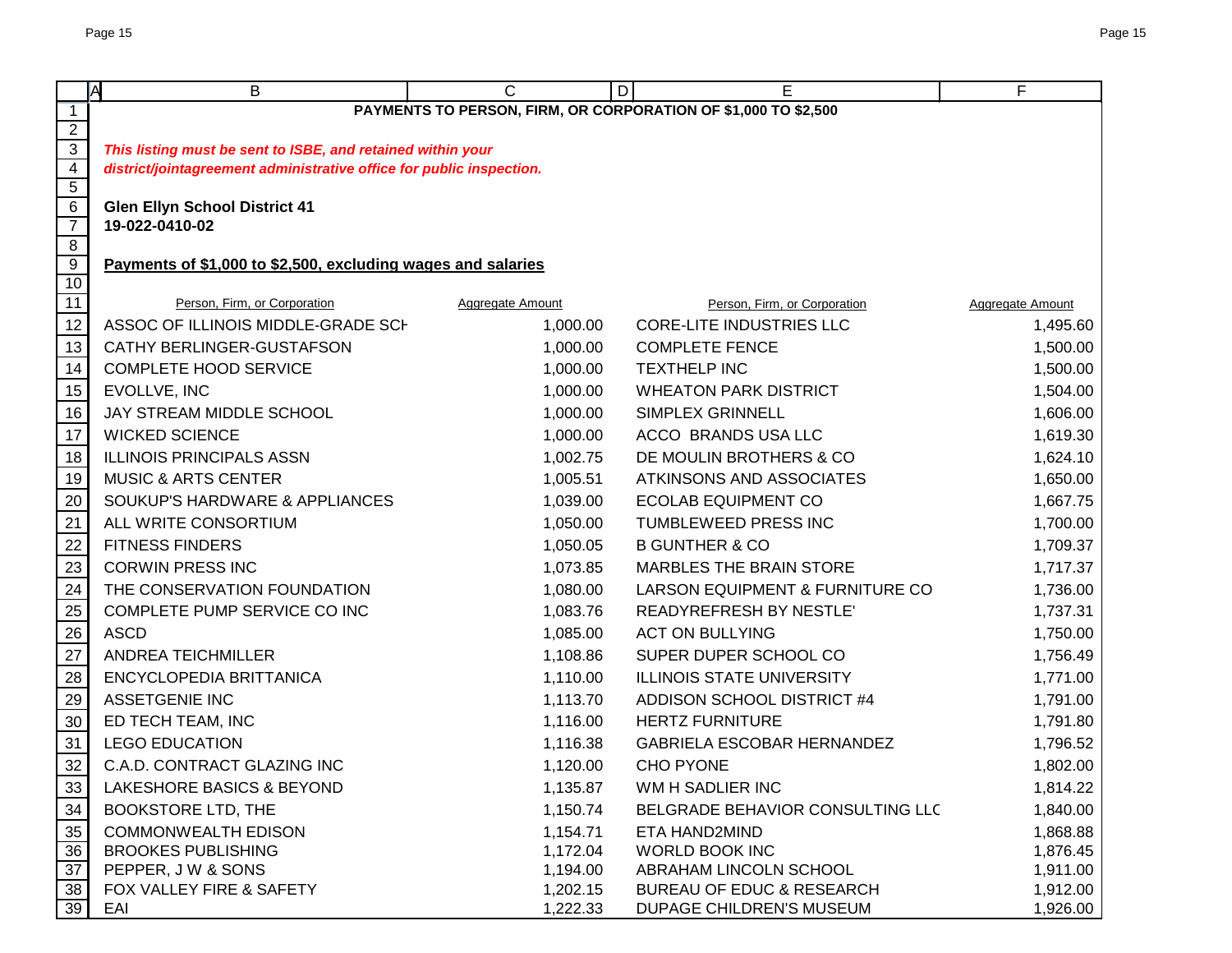|                 | B<br>ΙA                                    | C        | D<br>Е                          | F        |
|-----------------|--------------------------------------------|----------|---------------------------------|----------|
| 40              | LIFELINE AUDIO VIDEO TECHNOLOGIES          | 1,225.00 | SCHOOL TECHNOLOGY ASSOCIATES IN | 1,932.35 |
| 41              | ROTARY CLUB OF GLEN ELLYN                  | 1,228.00 | ILLINOIS ASSN OF SCHOOL ADM     | 1,950.97 |
| 42              | <b>COTG</b>                                | 1,247.20 | <b>PARTITION PROS</b>           | 1,985.00 |
| 43              | <b>GOPHER SPORT</b>                        | 1,274.90 | <b>GLENDALE LAKES GOLF CLUB</b> | 1,997.81 |
| 44              | LINDEN OAKS HOSPITAL TUTORING              | 1,279.20 | <b>ACTIVELY LEARN</b>           | 2,000.00 |
| 45              | <b>NASCO</b>                               | 1,314.87 | <b>TYPING AGENT</b>             | 2,000.00 |
| 46              | PATTEN INDUSTRIES #774539                  | 1,315.00 | <b>MOVIE LICENSING USA</b>      | 2,017.00 |
| 47              | <b>CULLIGAN WATER CONDITIONING</b>         | 1,320.00 | <b>G &amp; K SERVICES</b>       | 2,093.29 |
| 48              | IDENTITRONICS C/O BAN-KOE COMPANI          | 1,324.47 | <b>H-O-H CHEMICALS INC</b>      | 2,111.95 |
| 49              | <b>BIG FROG CUSTOM T-SHIRTS &amp; MORE</b> | 1,356.00 | INSTITUTE FOR EDUC DEVELOPMT    | 2,151.00 |
| 50              | MAKERBOT INDUSTRIES LLC                    | 1,364.16 | A RELIABLE PRINTING             | 2,169.18 |
| $\overline{51}$ | <b>READ NATURALLY</b>                      | 1,368.05 | <b>MASTERLIBRARY LLC</b>        | 2,200.00 |
| 52              | <b>RICOH</b>                               | 1,372.71 | SCHOOL SAFETY SOLUTION LLC      | 2,233.78 |
| 53              | <b>MASTER LOCK</b>                         | 1,383.00 | <b>GIMMEES</b>                  | 2,257.58 |
| 54              | <b>ERIKSON INSTITUTE</b>                   | 1,400.00 | <b>SHAW MEDIA</b>               | 2,314.56 |
| 55              | <b>BATTERIES PLUS</b>                      | 1,400.10 | MULTI-HEALTH SYSTEMS INC        | 2,326.17 |
| 56              | <b>CHICAGO TRIBUNE</b>                     | 1,411.20 | <b>TEACHING STRATEGIES</b>      | 2,392.50 |
| $\overline{57}$ | PACIFIC NORTHWEST PUBLISHING               | 1,437.48 | <b>RBS ACTIVEWEAR</b>           | 2,398.40 |
| 58              | DREISILKER ELECTRIC MOTORS                 | 1,449.43 | <b>MUSEUM OF SCIENCE</b>        | 2,407.50 |
| 59              | <b>TYPING CLUB INC</b>                     | 1,455.00 | <b>FERGUSON</b>                 | 2,421.99 |
| 60              | <b>TEACHERS DISCOVERY</b>                  | 1,475.96 | RENTAL MAX LLC                  | 2,449.60 |
| 61              |                                            |          | LITTLE BITS ELECTRONICS INC     | 2,468.05 |
| 62              |                                            |          | DUPAGE COUNTY HEALTH DEPT       | 2,500.00 |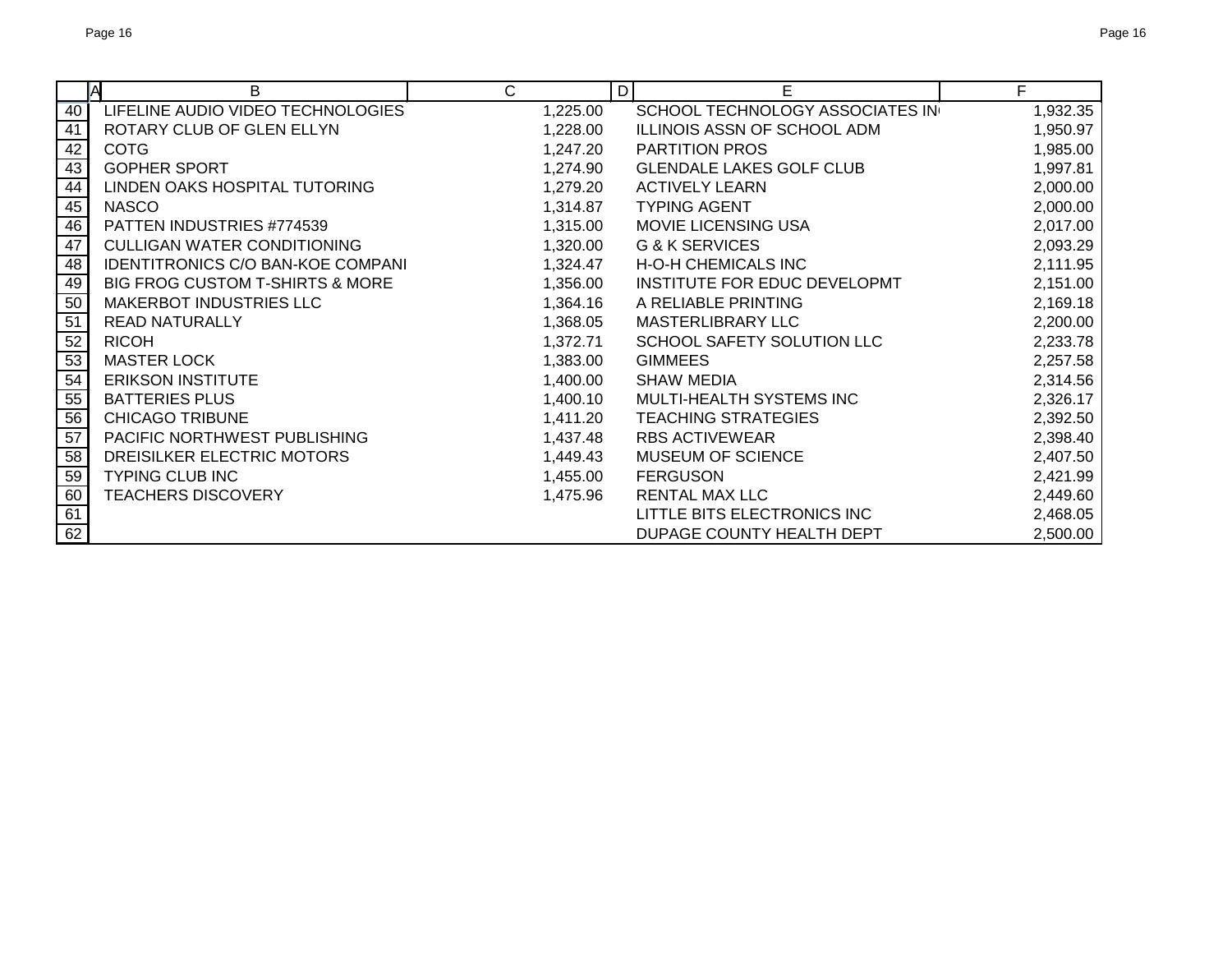|                     | <b>IA</b><br>В                                                     | $\mathsf{C}$     | D                                                          | Е                |
|---------------------|--------------------------------------------------------------------|------------------|------------------------------------------------------------|------------------|
| $\overline{1}$      |                                                                    |                  | PAYMENTS TO PERSON, FIRM, OR CORPORATION OF \$500 TO \$999 |                  |
| $\overline{2}$      |                                                                    |                  |                                                            |                  |
| $\overline{3}$      | This listing must be retained within your district/joint agreement |                  |                                                            |                  |
| $\overline{4}$      | administrative office for public inspection.                       |                  |                                                            |                  |
| $\overline{5}$      |                                                                    |                  |                                                            |                  |
| 6<br>$\overline{7}$ | <b>Glen Ellyn School District 41</b><br>19-022-0410-02             |                  |                                                            |                  |
| 8                   |                                                                    |                  |                                                            |                  |
| $\overline{9}$      | Payments of \$500 to \$999, excluding wages and salaries.          |                  |                                                            |                  |
| 10                  |                                                                    |                  |                                                            |                  |
| $\overline{11}$     | Person, Firm, or Corporation                                       | Aggregate Amount | Person, Firm, or Corporation                               | Aggregate Amount |
| 12                  | <b>JAMES HAYCRAFT</b>                                              |                  | 500.00 ALLIANCE FOODSERVICE EQUIPMI                        | 708.29           |
| 13                  | <b>JENNIFER GILLETTE</b>                                           |                  | 500.00 LEWIS, KELLY                                        | 708.39           |
| 14                  | JOHN H OLZEN                                                       |                  | 500.00 ANDERSON, LINDA                                     | 729.12           |
| 15                  | JONATHAN M BRADFORD                                                |                  | 500.00 BRADFIELD'S INC                                     | 734.00           |
| 16                  | <b>KIM POTOWSKI</b>                                                |                  | 500.00 COLLEGE OF DUPAGE ARTS CENT                         | 736.00           |
| $17$                | <b>ESSENTRA</b>                                                    |                  | 500.73 EBSCO INFORMATION SVC                               | 740.21           |
| 18                  | <b>WILSON LANGUAGE TRAINING CO</b>                                 |                  | 504.91 ILLINOIS GRADE SCHL MUSIC ASSI                      | 742.00           |
| 19                  | <b>ICTFL</b>                                                       |                  | 510.00 PPG ARCHITECTURAL FINISHES                          | 744.77           |
| 20                  | <b>DAILY HERALD</b>                                                |                  | 511.00 TRU-LINK FENCE                                      | 747.00           |
| 21                  | <b>WORLDPOINT ECC INC</b>                                          |                  | 511.01 LINCOLN LIBRARY PRESS INC                           | 748.00           |
| 22                  | LECTORUM PUBLICATIONS                                              |                  | 514.93 SHRED-IT                                            | 748.17           |
| $\overline{23}$     | <b>TRANSLATION SMART</b>                                           |                  | 515.00 GLOBAL COMPLIANCE NETWORK I                         | 750.00           |
| 24                  | <b>SOS TECHNOLOGIES</b>                                            |                  | 519.95 WCEPS                                               | 752.50           |
|                     | AT&T                                                               |                  | 521.55 EDUCATIONAL DESIGN LLC-THE 2                        | 759.00           |
| $\frac{25}{26}$     | ANGELA M ROBINSON                                                  |                  | 525.00 NAPERVILLE CENTRAL HIGH SCL                         | 760.00           |
| 27                  | SOCIAL THINKING SANTA CLARA                                        |                  | 546.49 HADLEY JUNIOR HIGH SCHOOL                           | 765.00           |
| 28                  | COUNTRYSIDE WELDING INC                                            |                  | 560.00 WDSRA                                               | 765.00           |
| 29                  | PYRAMID EDUCATIONAL CONSULT                                        |                  | 564.88 LOCALGOVNEWS.ORG                                    | 780.00           |
| 30                  | CAROLINA BIOLOGICAL SUPPLY                                         |                  | 571.92 BEYOND PLAY LLC                                     | 782.25           |
| 31                  | <b>ESPECIALNEEDS, LLC</b>                                          |                  | 572.95 POLAR 3D                                            | 792.22           |
| 32                  | ACCURATE LABEL DESIGNS                                             |                  | 577.90 WHITE, CECILIA                                      | 794.00           |
| 33 <sub>1</sub>     | <b>GLENBARD WEST HIGH SCHOOL</b>                                   |                  | 590.00 ALEMIS, GEORGIA                                     | 802.88           |
| 34                  | ADLER PLANETARIUM                                                  |                  | 595.00 SCOPE SHOPPE, THE                                   | 807.00           |
| 35                  | <b>COMLABS</b>                                                     |                  | 598.00 IGSMA KIMBERLY A. FARRIS, DIST                      | 811.25           |
| 36                  | KAYLA M WHEELER                                                    |                  | 598.57 AIR CYCLE CORP                                      | 814.00           |
| 37                  | PESI INC                                                           | 598.98 IASPA     |                                                            | 825.00           |
| 38                  | ORIENTAL TRADING CO                                                |                  | 599.77 DISCOUNT SCHOOL SUPPLY                              | 827.64           |
| 39                  | <b>BLACKBOARD INC</b>                                              |                  | 600.00 BLOOMINGDALE SCHOOL DISTRIC                         | 833.01           |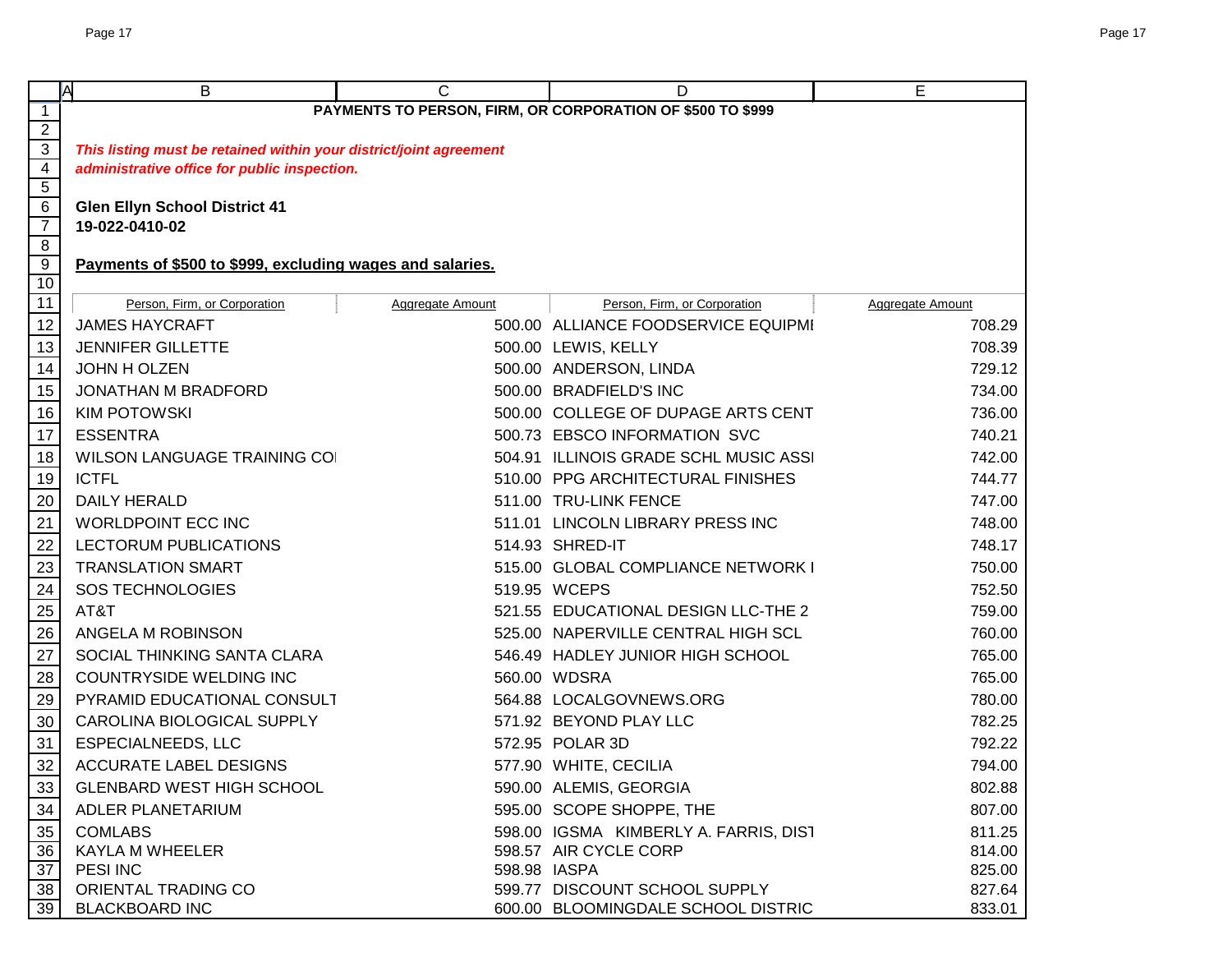|    | A<br>В                                | C | D                                  | Е      |
|----|---------------------------------------|---|------------------------------------|--------|
| 40 | <b>EDGERTON &amp; EDGERTON</b>        |   | 607.50 WESTERN PSYCHOLOGICAL SERV  | 840.00 |
| 41 | <b>MONDO PUBLISHING</b>               |   | 609.12 CASE LOTS                   | 854.10 |
| 42 | <b>HEALTH MANAGEMENT SYSTEMS</b>      |   | 609.84 KINDERLAB ROBOTICS INC      | 861.30 |
| 43 | <b>BALLARD &amp; TIGHE PUBLISHERS</b> |   | 621.50 BUSINESS SOLVER             | 873.75 |
| 44 | DUPAGE FEDERATION ON HUMAN            |   | 623.32 ID WHOLESALER               | 881.21 |
| 45 | <b>ISBE</b>                           |   | 626.00 TEAM REIL INC               | 882.43 |
| 46 | <b>CURRICULUM ASSOCIATES</b>          |   | 627.82 FIVE CORNERS ONE HR CLEANER | 905.50 |
| 47 | <b>SCHOOL HEALTH</b>                  |   | 631.51 IASB PUBLICATIONS           | 912.00 |
| 48 | <b>GLEN ELLYN CHAMBER COMMERC</b>     |   | 645.00 LITTLE FREE LIBRARY         | 919.60 |
| 49 | RHINO LININGS OF DUPAGE               |   | 649.00 GRAINGER INC, W W           | 943.68 |
| 50 | <b>LEGO EDUCATION</b>                 |   | 649.09 MAUREEN LYONS               | 945.00 |
| 51 | <b>OUNCE OF PREVENTION</b>            |   | 650.00 SOUTHPAW ENTERPRISES        | 947.15 |
| 52 | <b>VORIS MECHANICAL INC</b>           |   | 671.80 VILLA PARK OFFICE EQUIP INC | 947.98 |
| 53 | ALEXIAN BROS BEHAVIORIAL              |   | 672.00 BULBS.COM                   | 951.50 |
| 54 | UNITED STATES TREASURY                |   | 682.52 ZANER-BLOSER                | 960.19 |
| 55 | <b>CHICAGO TRIBUNE</b>                |   | 691.63 HARNACK, MANDY BAJEK        | 965.00 |
| 56 | <b>RITA FEUERBORN</b>                 |   | 698.44 SCHOOL PRIDE                | 965.00 |